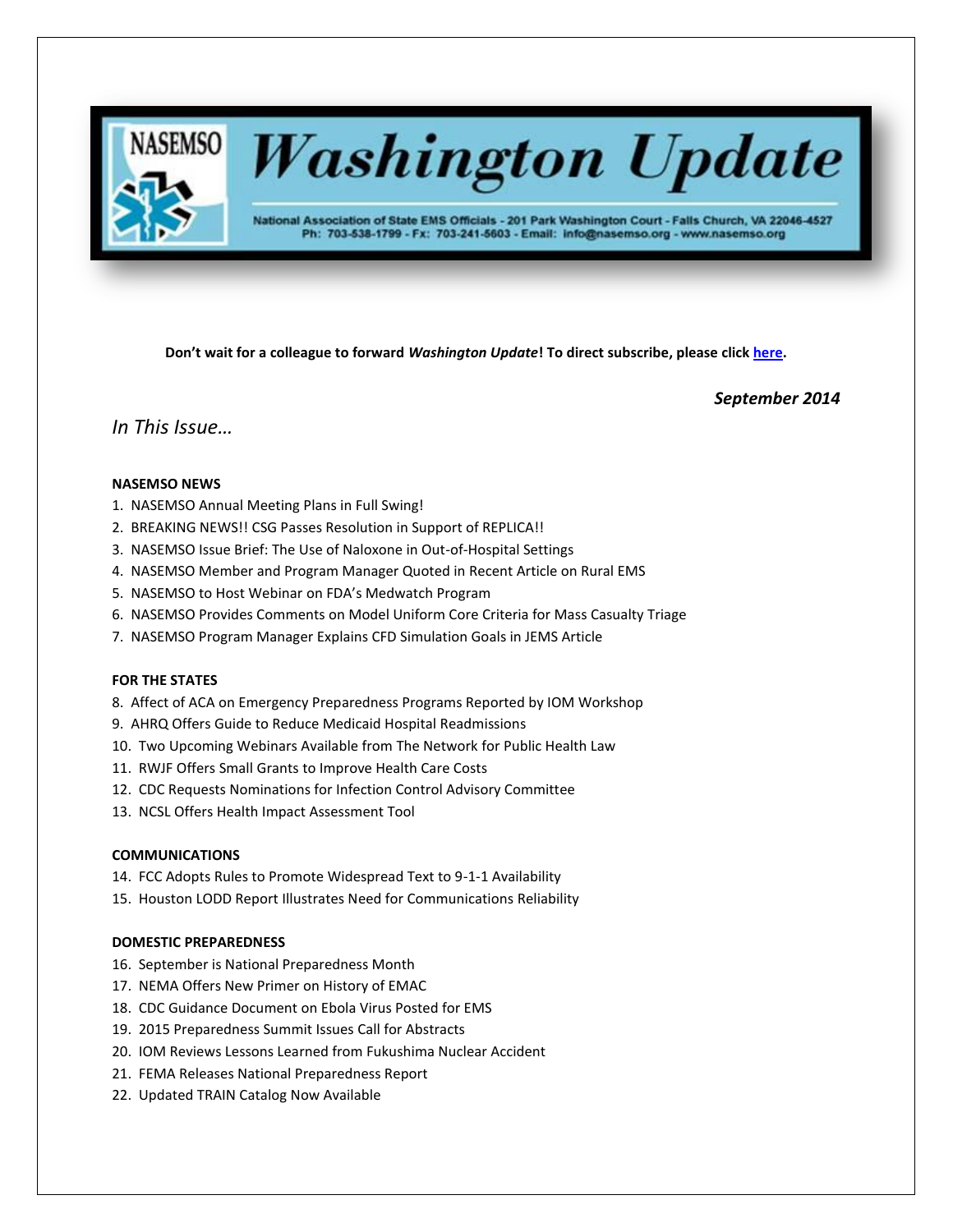NASEMSO Washington Update **2014**

- 23. ACIP Immunization Recommendations— United States, 2014–15 Influenza Season
- 24. President Revises List of Quarantinable Diseases
- 25. Healthcare Resources for Suspected Cases of Ebola Virus Disease
- 26. NLM Highlights Ebola Resources
- 27. Assessment of Radiological Incidents Response Laws
- 28. FEMA Releases Final Tribal Consultation Policy
- 29. RAND Corporation Offers Online Resiliency Training

#### **EDUCATION AGENDA**

30. NEMSAC Offers Revisions to EMS Education Agenda

#### **PEDIATRIC EMERGENCY CARE**

- 31. Twitter Chat: Emergency Preparedness for Little Ones
- 32. CE Video Addresses Children Exposed to Trauma and Interventions for Maltreatment
- 33. Annual Disaster Preparedness Resource Available from Save the Children
- 34. Management and Prevention of Pediatric Influenza in Healthcare Settings
- 35. IOM Issues Report to Reduce Bullying
- 36. Front-of-Head Hits Blamed for Nearly Half of Young Football Player Concussions

#### **RURAL**

37. NOSORH Grant Writing Institute Accepting Registrations

#### **FEDERAL PARTNERS**

- 38. Rescheduling of Hydrocodone Goes Into Effect
- 39. SAMSHA Updates Opioid Prevention Toolkit
- 40. New AHRQ Center Supports Increased Use of Evidence To Improve Care
- 41. Shift Work Article Cites NIOSH Resources
- 42. Public Comment Sought on Draft Document for Workplace Tobacco Policies

#### **INDUSTRY NEWS**

- 43. NAEMSP Committee Distributes Initial Draft of Prehospital EBG Strategy Project
- 44. Johns Hopkins Pilots Study on EMS Treatment of Substance Abusers
- 45. Joint Commission Alerts Organizations to Tubing Misconnection Risks
- 46. State Supreme Court Rules ED Boarding of Psychiatric Patients Unconstitutional
- 47. Medical Helicopter Crews and Others Concerned About Drones

#### **INTERESTING READING**

- 48. Experimental Drug Shows Promise in Treating Heart Failure
- 49. Study Shows Increased Benefit of Early Antimicrobial in Peds Sepsis
- 50. FDA Approves New Drug for the Treatment of DVT and PE

#### **UPCOMING EVENTS**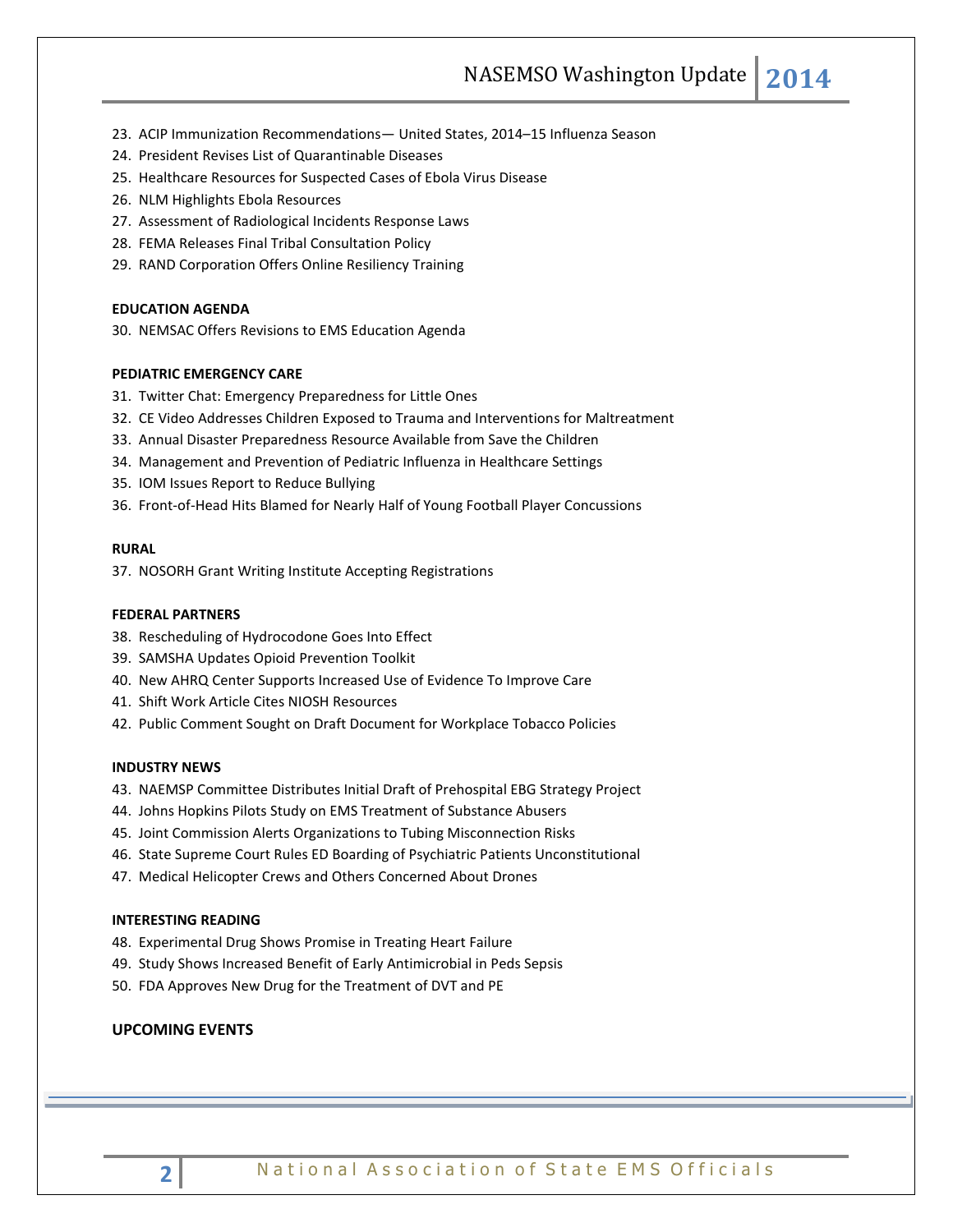

# **September is National Preparedness Month!!**

# **1. NASEMSO Annual Meeting Plans in Full Swing!**

As the clock ticks down to NASEMSO's Annual Meeting October 6-10 in Cleveland, OH, registration thus far shows a robust turnout for an outstanding agenda of topics across all councils and committees as well as sessions intended to provide members with the most-up-to-date resources! Don't forget to download our [Guidebook,](https://guidebook.com/g/zbwsrckf/?ref=badge&gid=24332) which includes meeting agendas, exhibitor info, and much more! Tickets are still available for the evening at the Rock and Roll Hall of Fame (deadline for reservations is October 1), an opportunity you definitely don't want to miss!! Our host hotel is currently sold out for two nights and we are attempting to identify alternate housing for those still needing room reservations. For more information, including proposed revisions to NASEMSO bylaws, be sure to check out ou[r web site.](https://www.nasemso.org/Meetings/Annual/AnnualMeeting2014.asp) We hope to see you there!

# **2. BREAKING NEWS!! CSG Passes Resolution in Support of REPLICA!!**

During its recent annual meeting, the Council of State Governments (CSG) passed a resolution in support of the Recognition of the EMS Personnel Licensure Compact (REPLICA). CSG is the nation's only organization that fosters the exchange of insights and ideas to help state officials shape public policy. Its Governing Board is comprised of the 56 member jurisdictions whose delegates include each state's Governor, state legislative representatives, and each state's highest ranking judicial official. Through the National Center for Interstate Compacts in partnership with NASEMSO, the CSG encourages member jurisdictions to consider the new interstate agreement that would facilitate the movement of EMS agency personnel across state borders. For more information...

In related news, join NASEMSO Executive Director in Webinar on the EMS Licensure Compact, Set for Sept. 16, 2014. All persons are invited to join NASEMSO Executive Director Dia Gainor as she presents an NASEMSO webinar on "The EMS Licensure Compact for EMS Stakeholders," scheduled for **Sept. 16, 2014, 2:00-3:00 p.m. EDT**. Dia will provide an overview of the objectives, criteria, and plans for implementing this important opportunity. [Space is limited, so reserve your webinar seat](https://www2.gotomeeting.com/register/379618442) now.

# **3. NASEMSO Issue Brief: The Use of Naloxone in Out-of-Hospital Settings**

NASEMSO has released an issue brief on [The Use of Naloxone in Out-of-Hospital Settings.](http://www.nasemso.org/Advocacy/PositionsResolutions/documents/NASEMSO-Issue-Brief-Naloxone-14Aug2014.pdf) This resource is intended as an informational guide on the use of naloxone in out-of-hospital settings and the rationale for including mandatory education and medical oversight for the use of naloxone by non-medical personnel. The National Association of State EMS Officials believes that the increase of substance abuse in the United States is a significant public health and public safety concern that warrants consideration of several related issues.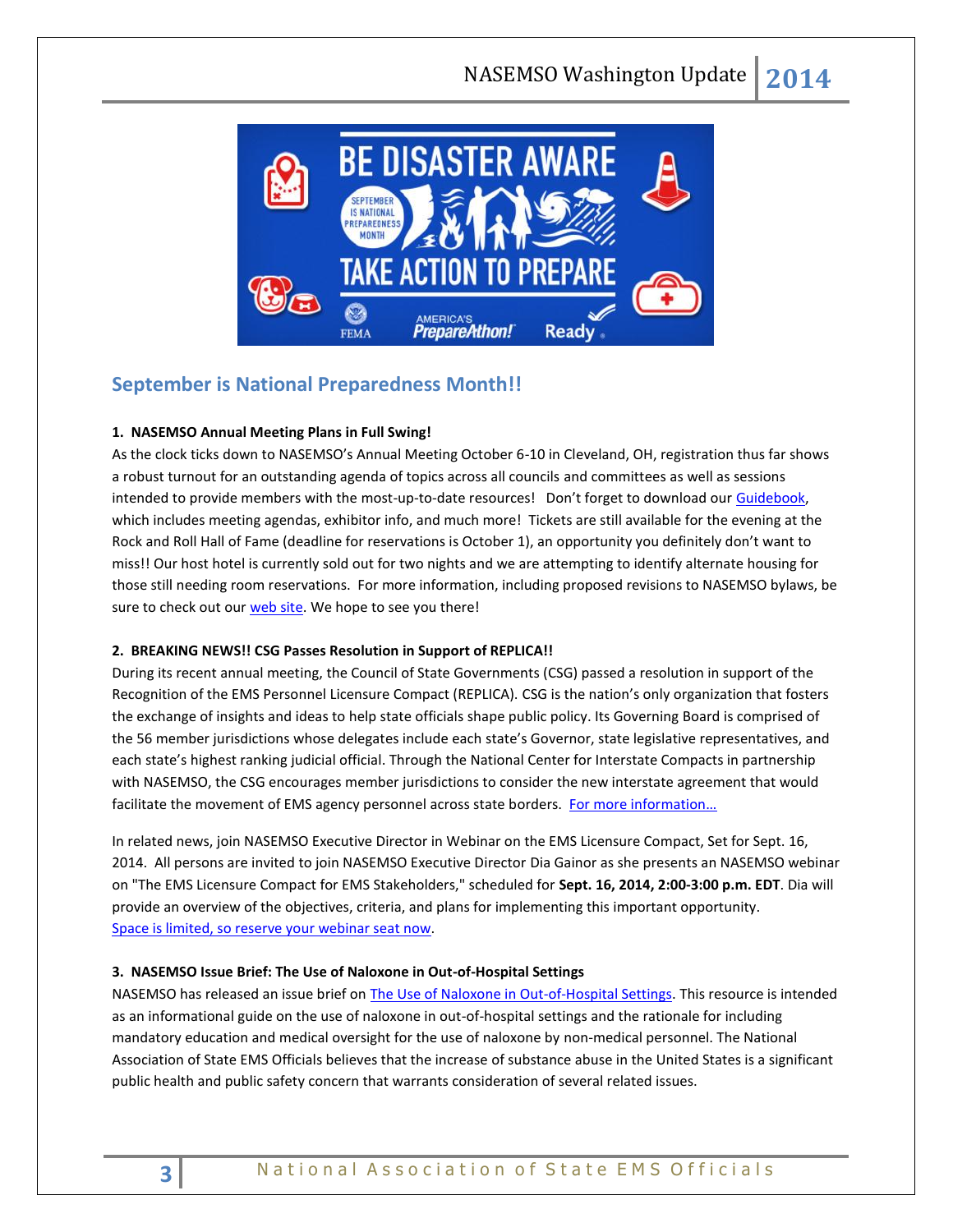#### **4. NASEMSO Member and Program Manager Quoted in Recent Article on Rural EMS**

NASEMSO Member **Jack Fleeharty** and NASEMSO Program Manager **Kevin McGinnis** were quote in a recent article, **EMS Care Depends on Address, by Laura Nightingale**, Journal Star. The article takes a look at the challenges surrounding ambulance service in rural areas. Congratulations to both for representing EMS well!

#### **5. NASEMSO to Host Webinar on FDA's Medwatch Program**

Join Us for MedWatch: The FDA Safety Information and Adverse Event Reporting Program on September 9 NASEMSO Is pleased to offer a new session that will provide an overview about the safety risks associated with various products (i.e. drugs and devices) regulated by the Food and Drug Administration (FDA), including a summary of recent investigations involving powdered caffeine and other substances encountered by EMS personnel. A review of the voluntary reporting process that allows the agency to learn about unexpected safety issues with FDA-monitored devices/drugs will also be presented followed by a question and answer period. The webinar is scheduled 2:00 PM – 3:00 PM EDT. Space is limited. Reserve your Webinar seat now at: <https://www2.gotomeeting.com/register/638502762>

#### **6. NASEMSO Provides Comments on Model Uniform Core Criteria for Mass Casualty Triage**

NASEMSO recently provided comments to the National Center for Disaster Medicine and Public Health on the [proposed addendum for the Instructional guidelines on the Model](http://www.nasemso.org/Projects/DomesticPreparedness/documents/-Model_UCC_for_Mass_Casualty_Incident_Triage-toficems.pdf) Uniform Core Criteria for Mass Casualty Triage [\(MUCC\).](http://www.nasemso.org/Projects/DomesticPreparedness/documents/-Model_UCC_for_Mass_Casualty_Incident_Triage-toficems.pdf) NASEMSO supports the proposed concept of implementing MUCC to ensure a coordinated approach to triage by EMS and its response partners. For details, [download the letter](http://www.nasemso.org/Projects/DomesticPreparedness/documents/MUCC_comments_NASEMSO_08-25-2014.pdf) to National Center for Disaster Medicine and Public Health from NASEMSO President James DeTienne.

#### **7. NASEMSO Program Manager Explains CFD Simulation Goals in JEMS Article**

While most NASEMSO members know Leslee Stein-Spencer for her role with the Domestic Preparedness Committee, Leslee also serves as the manager of medical administration and regulatory compliance for the Chicago Fire Department (CFD). Along with colleagues Pete Lazzara and Bob Fantus, Leslee helps describe the utility of CFD's Simulation Training Center, a state-of-the-art facility with multiple environments that enable realistic scenario-based training for emergency responders across Chicago. An overview of the STC is highlighted in this month's issue of JEMS at [http://www.jems.com/article/training/chicago-fire-department-expands-simulati.](http://www.jems.com/article/training/chicago-fire-department-expands-simulati)

#### **8. Affect of ACA on Emergency Preparedness Programs Reported by IOM Workshop**

*The Impacts of the Affordable Care Act on Preparedness Resources and Programs* is the summary of a workshop convened by the Institute of Medicine's Forum on Medical and Public Health Preparedness for Catastrophic Events in November 2013 to discuss how changes to the health system as a result of the ACA might impact medical and public health preparedness programs across the nation. This report discusses challenges and benefits of the Affordable Care Act to disaster preparedness and response efforts around the country and considers how changes to payment and reimbursement models will present opportunities and challenges to strengthen disaster preparedness and response capacities. For more information...

#### **9. AHRQ Offers Guide to Reduce Medicaid Hospital Readmissions**

A guide to help acute care facilities expand their current Medicaid readmission efforts is now available from AHRQ. The new resource, titled *Hospital Guide to Reducing Medicaid Readmissions*, can help acute care facilities accomplish the following:

 Adapt or expand existing Medicaid readmission reduction efforts. It helps identify readmission risks, transitional care needs, and adapt best practices from proven strategies like AHRQ's Re-Engineered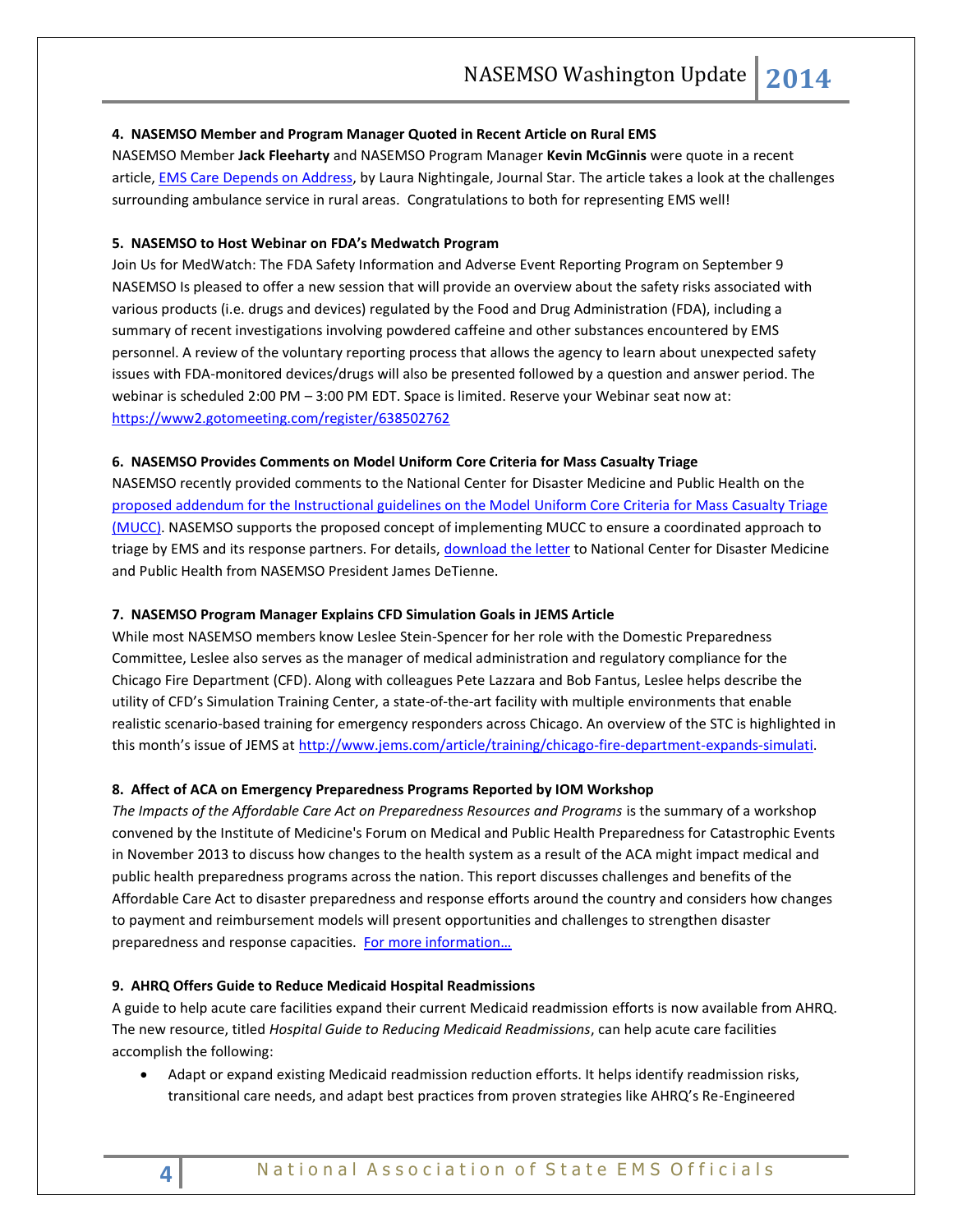Discharge, the Institute for Healthcare Improvement's State Action on Avoidable Readmissions, and the Society of Hospital Medicine's Better Outcomes for Older Adults Safe Transitions to serve the transitional care requirements of Medicaid patients.

- Develop your Medicaid reduction strategy using the guide's roadmap featuring 13 customizable online tools. The tools can be downloaded individually [here.](http://links.govdelivery.com/track?type=click&enid=ZWFzPTEmbWFpbGluZ2lkPTIwMTQwODIxLjM1MjM3NjMxJm1lc3NhZ2VpZD1NREItUFJELUJVTC0yMDE0MDgyMS4zNTIzNzYzMSZkYXRhYmFzZWlkPTEwMDEmc2VyaWFsPTE2OTQwNTMzJmVtYWlsaWQ9a3JvYmluc29uQGFzbWlpLm5ldCZ1c2VyaWQ9a3JvYmluc29uQGFzbWlpLm5ldCZmbD0mZXh0cmE9TXVsdGl2YXJpYXRlSWQ9JiYm&&&102&&&http://www.ahrq.gov/professionals/systems/hospital/medicaidreadmitguide/medread-roadmap.html)
- Comply with CMS' Conditions of Participation requirements for a standard, improved, and transitional care for all patients. National, state, and local data show high rates of non-obstetric Medicaid readmissions.
- Develop partnerships across other settings of the healthcare continuum. The tool helps create an inventory of resources and processes to aid building multidisciplinary teams with organizations and facilities offering post-hospital Medicaid transitional services.

The guide is the only federal tool available tailored for the adult Medicaid population. Hospitals at different stages of readmission reduction work can benefit from implementing this guide. [For more infor](http://www.ahrq.gov/professionals/systems/hospital/medicaidreadmitguide/index.html)mation...

#### **10. Two Upcoming Webinars Available from The Network for Public Health Law**

[Public Health Emergency Laws: Emergency Use of Property and Supplies](https://www.networkforphl.org/webinars/2014/08/29/493/public_health_emergency_law_emergency_use_of_property_and_supplies) - September 18 at 1 p.m. ET This webinar examines the legal issues health department personnel and their attorneys may face regarding the protection of property and supplies during a public health emergency, including commandeering or closing facilities, limiting price gouging, procuring and reallocating supplies, and authorizing emergency countermeasures. The webinar is co-sponsored by the CDC's Public Health Law Program.

[Crisis Standards of Care: Public Health Ethics in Light of Evolving Mandates](https://www.networkforphl.org/webinars/2014/08/28/492/crisis_standards_of_care_public_health_ethics_in_light_of_evolving_mandates) - September 26 at 3 p.m. ET Crisis Standards of Care (CSC) is a systems framework developed by the Institute of Medicine to provide guidance to health officials in public health preparedness and response. This webinar will address issues related to CSC planning and discuss the relationship between ethics and law, including the role of formal emergency declarations, legal requirements related to vulnerable populations, and potential liability for public and private entities for failure to plan. The webinar is co-sponsored by the New York State Bar Association Public Health Committee and the Public Health Association of New York City.

#### **11. RWJF Offers Small Grants to Improve Health Care Costs**

The Robert Woods Johnson Foundation (RWJF) has issued a call for proposals for their small grants program. Changes in Health Care Financing and Organization (HCFO) supports research, policy analysis and evaluation projects that provide policy leaders timely information on health care policy, financing and organization issues. Supported projects include:

- examining significant issues and interventions related to health care financing and organization and their effects on health care costs, quality and access; and
- exploring or testing major new ways to finance and organize health care that have the potential to improve access to more affordable and higher quality health services.

Grants will be for projects requiring \$100,000 or less and projected to take up to 12 months or less. Only organizations and government entities are eligible to receive funding under this program. For more information... The solicitation notice for grants that exceed \$100,000 and are expected to take longer than 12 months is available [here.](http://www.rwjf.org/en/grants/funding-opportunities/2011/changes-in-health-care-financing-and-organization--hcfo-.html)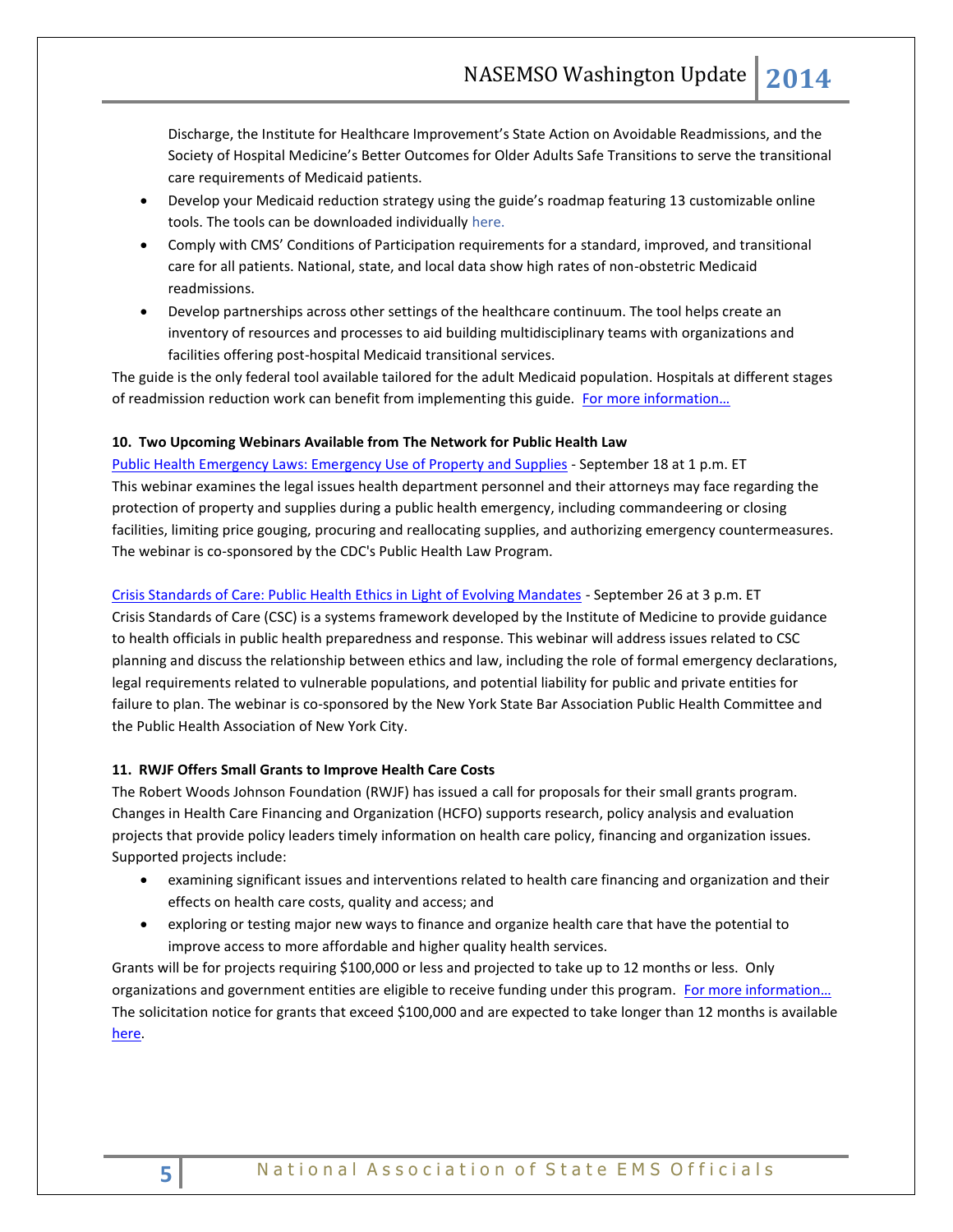#### **12. CDC Requests Nominations for Infection Control Advisory Committee**

The Centers for Disease Control and Prevention (CDC) is soliciting nominations for possible membership on the Healthcare Infection Control Practices Advisory Committee (HICPAC). The Committee provides advice and guidance to the Secretary, Department of Health and Human Services (HHS); the Director, Centers for Disease Control and Prevention (CDC); Deputy Director, Office of Infectious Diseases (OID), CDC; the Director, National Center for Emerging and Zoonotic Infectious Diseases (NCEZID), CDC; and the Director, Division of Healthcare Quality Promotion (DHQP), NCEZID, CDC, regarding the practice of infection control and strategies for surveillance, prevention, and control of health care- associated infections, antimicrobial resistance and related events in settings where healthcare is provided, including hospitals, outpatient settings, long-term- care facilities, and home health agencies. The next cycle of selection of candidates will begin in the Winter of 2014, for selection of potential nominees to replace members whose terms will end on June 30, 2015. Selection of members is based on candidates' qualifications to contribute to the accomplishment of HICPAC's objectives. For more information...

#### **13. NCSL Offers Health Impact Assessment Tool**

The National Conference of State Legislatures released *Health Impact Assessments: An Analysis of State Health Impact Assessment Legislation*, May 2014, a new resource supported by the Health Impact Project, a collaboration of the Robert Wood Johnson Foundation and The Pew Charitable Trusts. A health impact assessment (HIA) is a tool that policymakers can use to gauge the potential health impacts of a policy or project. HIAs allow state lawmakers to tailor policies in order to avoid or mitigate negative health impacts. HIAs can be used in a wide variety of policy areas, from transportation projects to pollution prevention to new energy facility siting decisions. [For more](http://www.ncsl.org/Portals/1/Documents/environ/HealthImpactAssessments314_for_NCSL..pdf)  [information…](http://www.ncsl.org/Portals/1/Documents/environ/HealthImpactAssessments314_for_NCSL..pdf)

#### **14. FCC Adopts Rules to Promote Widespread Text to 9-1-1 Availability**

The Federal Communications Commission recently adopted rules requiring text messaging providers to enable Americans to text 911 in an emergency. Building on commitments made by America's four largest wireless carriers to support text-to-911 by May 2014, the new rules will ensure that all remaining wireless carriers and certain IPbased text application providers are prepared to support text-to-911 by the end of the year. After that time, if 911 call center requests text-to-911, text messaging providers will have six months to deploy the service in that area. Industry leaders have expressed concern about the action because only about 2 percent of 911 response centers are capable of receiving SMS, so most emergency messages just get sent into the ethernet (though carriers are required to notify such texters that their messages weren't received). Others have suggested that by codifying the rules, emergency responders may be more inclined to implement the technology. The FCC said that two entire states, Maine and Vermont, are already fully equipped to accept emergency texts, and about 100 total call centers in 16 states have SMS capabilities. [For more inform](http://www.fcc.gov/document/fcc-adopts-rules-promote-widespread-text-911-availability)ation...

#### **15. Houston LODD Report Illustrates Need for Communications Reliability**

On Friday May 31, 2013, four members of the Houston Fire Department were fatally wounded after responding to a report of a restaurant on fire. In just 15 minutes and 29 seconds from the time of dispatch, a catastrophic roof collapse resulted in the highest one-day total loss of firefighters in the history of the Houston Fire Department (HFD). A new report just released by HFD provides an excellent overview of communications issues (starting on page 95 of the report) that all emergency responders might find valuable. [For more information...](http://www.click2houston.com/blob/view/-/27825900/data/1/-/hyem4pz/-/New-Document.pdf)

#### **16. September is National Preparedness Month**

Throughout September, CDC and more than 3000 organizations—national, regional, and local governments, as well as private and public organizations—will support emergency preparedness efforts and encourage Americans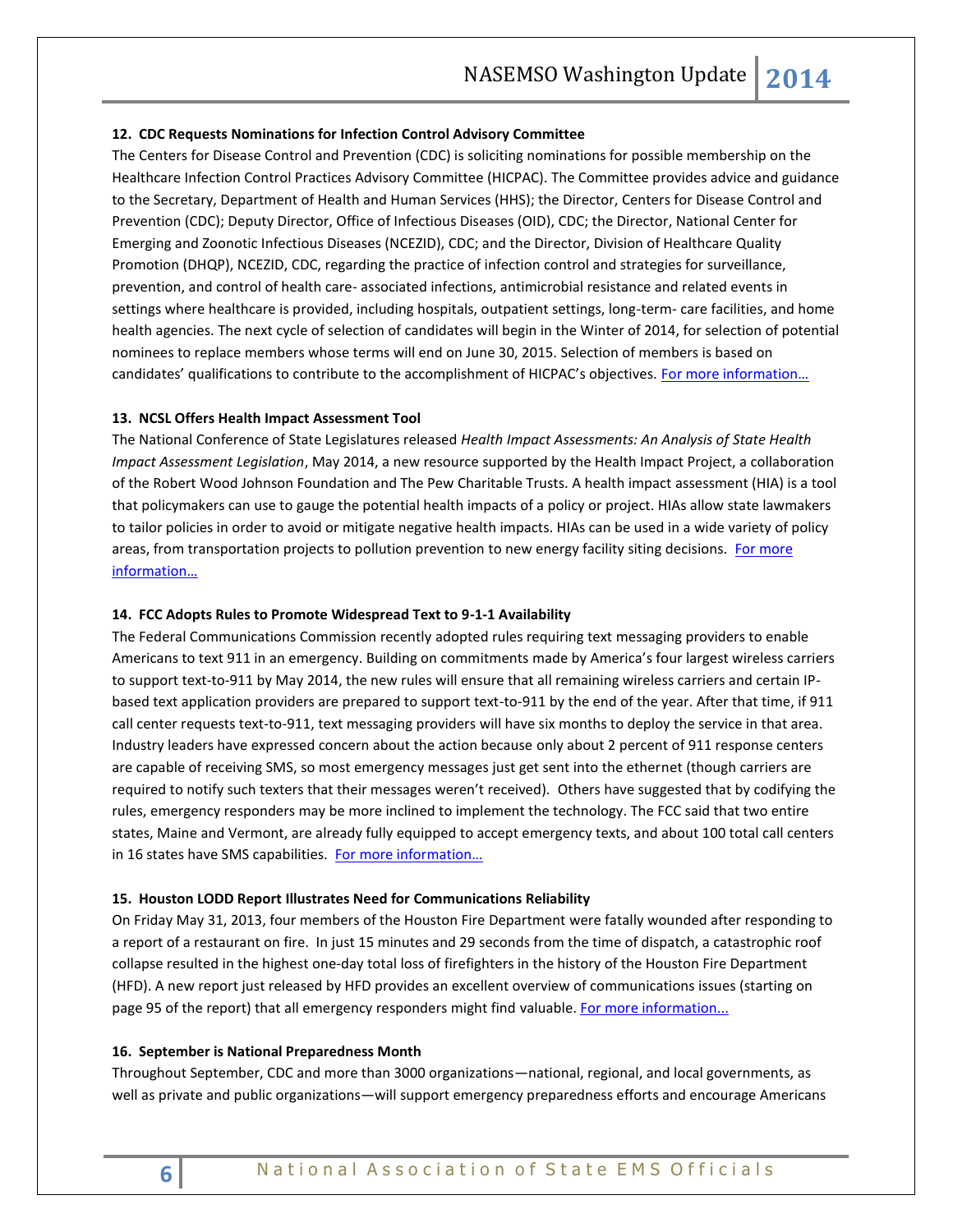to take action. For Preparedness Month 2014, the Office of Public Health Preparedness and Response plans to focus on vulnerable populations. Each week, the CDC will focus messaging and products on the following unique areas:

- Week 1: Children
- Week 2: Special Medical Needs
- Week 3: Older Adults
- Week 4 Pet Preparedness for Pet Owners
- Final 3 days: Businesses

#### [For more information…](http://www.cdc.gov/phpr/preparedness_month.htm)

# **17. NEMA Offers New Primer on History of EMAC**

The Emergency Management Assistance Compact (EMAC) is a state-led effort that provides a legal mechanism and framework for sharing resources across state lines during a governor-declared disaster. Currently, all 50 states, the District of Columbia, Puerto Rico, Guam, and the U.S. Virgin Islands are members of EMAC. Initiated more than 20 years ago, EMAC has grown in prominence with its proven effectiveness in numerous disasters. Today, EMAC has become a cornerstone for emergency response and recovery efforts in large-scale disasters. The National Emergency Management Association (NEMA), which administers EMAC, produced this report to preserve knowledge and lessons learned from EMAC's evolution. Specifically, the report's objectives are to:

- Provide a detailed history of EMAC, analyzing changes in policies and operations from its beginnings to the present day; and
- Explore how EMAC has affected mutual aid policies and response and recovery operations.

#### [Download the report](http://www.emacweb.org/index.php/mutualaidresources/emac-library/5/282-emac-a-history-and-analysis-of-the-evolution-of-national-mutual-aid-policy-and-operations/file)

#### **18. CDC Guidance Document on Ebola Virus Posted for EMS**

The Centers for Disease Control and Prevention (CDC) has posted *"Interim Guidance for Emergency Medical Services (EMS) Systems and 9-1-1 Public Safety Answering Points (PSAPs) for Management of Patients with Known or Suspected Ebola Virus Disease in the United States"* [online.](http://www.cdc.gov/vhf/ebola/hcp/interim-guidance-emergency-medical-services-systems-911-public-safety-answering-points-management-patients-known-suspected-united-states.html) Coordination among PSAPs, the EMS system, healthcare facilities, and the public health system is important for a coordinated response to Ebola. Each 9-1-1 and EMS system should seek the involvement of an EMS medical director to provide appropriate medical oversight. The guidance provided in this document is based on current knowledge of Ebola. It is intended for 9-1-1 Public Safety Answering Points, EMS and medical first responders including firefighters and law enforcement personnel. The guidance is not intended to set forth mandatory requirements or establish national standards. The guidance provided in this document is based on current knowledge of Ebola. Updates will be posted as needed on the CDC [Ebola webpage.](http://www.cdc.gov/vhf/ebola/index.html) The information contained in this document is intended to complement existing guidance for healthcare personnel, [Infection Prevention and Control Recommendations for Hospitalized Patients with Known or](http://www.cdc.gov/vhf/ebola/hcp/infection-prevention-and-control-recommendations.html)  [Suspected Ebola Hemorrhagic Fever in U.S. Hospitals](http://www.cdc.gov/vhf/ebola/hcp/infection-prevention-and-control-recommendations.html)

In related news, the CDC has released [Interim Guidance for Monitoring and Movement of Persons with Ebola Virus](http://www.cdc.gov/vhf/ebola/hcp/monitoring-and-movement-of-persons-with-exposure.html)  [Disease Exposure,](http://www.cdc.gov/vhf/ebola/hcp/monitoring-and-movement-of-persons-with-exposure.html) which may serve to assist public health and EMS coordination of resources.

#### **19. 2015 Preparedness Summit Issues Call for Abstracts**

The Preparedness Summit is the first and longest running national conference on public health preparedness. Since its beginning in 2006, the National Association of County and City Health Officials (NACCHO) has taken a leadership role in convening a wide array of [partners](http://preparednesssummit.org/2015-planning-committee/) to participate in the Summit; presenting new research findings, sharing tools and resources, and providing a variety of opportunities for attendees to learn how to implement model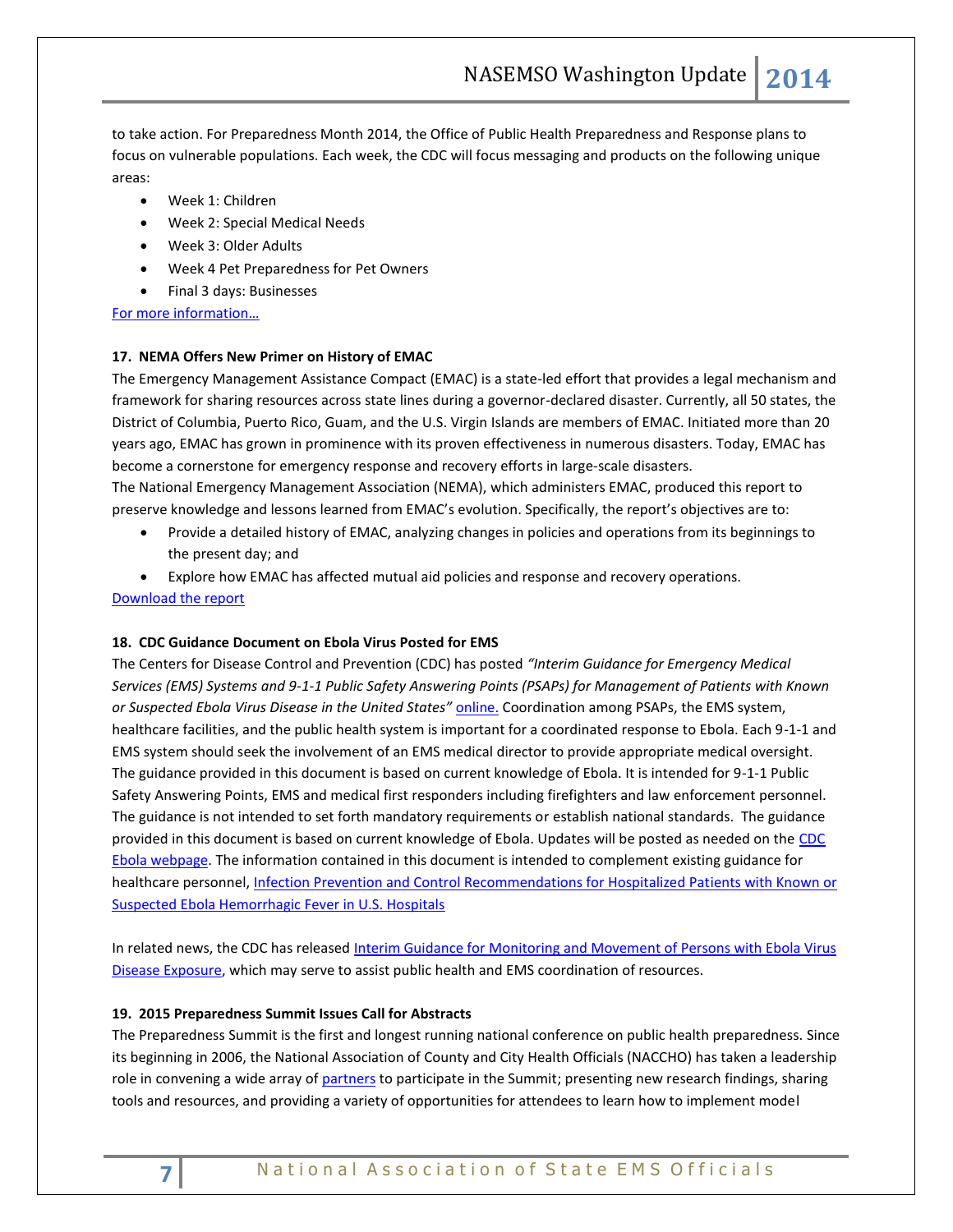practices that enhance the nation's capabilities to prepare for, respond to, and recover from disasters and other emergencies. Speaker abstracts are being accepted through September 23, 2014 for next year's Summit being held April 14-17, 2015 in Atlanta, GA. For more information...

#### **20. IOM Reviews Lessons Learned from Fukushima Nuclear Accident**

In a new report, *Lessons Learned from the Fukushima Nuclear Accident for Improving Safety and Security of U.S. Nuclear Plants,* the Institute of Medicine (IOM) studies the Fukushima Daiichi accident. This report examines the causes of the crisis, the performance of safety systems at the plant, and the responses of its operators following the earthquake and tsunami. The report then considers the lessons that can be learned and their implications for U.S. safety and storage of spent nuclear fuel and high-level waste, commercial nuclear reactor safety and security regulations, and design improvements. Lessons Learned makes recommendations to improve plant systems, resources, and operator training to enable effective ad hoc responses to severe accidents. This report's recommendations to incorporate modern risk concepts into safety regulations and improve the nuclear safety culture will help the industry prepare for events that could challenge the design of plant structures and lead to a loss of critical safety functions. In providing a broad-scope, high-level examination of the accident, Lessons Learned is meant to complement earlier evaluations by industry and regulators. This in-depth review will be an essential resource for the nuclear power industry, policy makers, and anyone interested in the state of U.S. preparedness and response in the face of crisis situations. Chapter 6 focuses on the emergency management component of the incident. For more information...

#### **21. FEMA Releases National Preparedness Report**

The Federal Emergency Management Agency (FEMA) and its partners has released the 2014 National Preparedness Report. Developed to meet the requirements of Presidential Policy Directive 8/PPD-8, the report provides a status update on the nation's progress toward reaching the national preparedness goal of a secure and resilient nation. The report notes that state and local law enforcement are better trained to address active shooter incidents; states have improved Enhanced 9-1-1 capabilities, though diligence is needed as technology improvements continue; and public health and medical services fared well in trainings and exercises, though fears continue about long-term gains due to budget uncertainties. Areas identified for improvement include cybersecurity, temporary housing, and aging infrastructures. [For more information…](http://www.fema.gov/national-preparedness-report)

#### **22. Updated TRAIN Catalog Now Available**

The Annual Catalog of **TRAIN** Courses with Public Health Preparedness and Response Core Competencies and/or Public Health Capabilities identifies training available throug[h TRAIN](http://www.train.org/) that ha[s Public Health Preparedness and](http://www.phf.org/programs/preparednessresponse/Pages/Public_Health_Preparedness_and_Response_Core_Competencies.aspx)  [Response Core Competencies a](http://www.phf.org/programs/preparednessresponse/Pages/Public_Health_Preparedness_and_Response_Core_Competencies.aspx)nd/or [Public Health Preparedness \(PHEP\) Capabilities](http://www.phf.org/programs/preparednessresponse/Pages/Public_Health_Preparedness_Capabilities.aspx) selected. The document was developed by Public Health Foundation in coordination with the Office of Public Health Preparedness and Response at the Centers for Disease Control and Prevention.

#### **23. ACIP Immunization Recommendations— United States, 2014–15 Influenza Season**

A new report updates the 2013 recommendations by the Advisory Committee on Immunization Practices (ACIP) regarding use of seasonal influenza vaccines. Updated information for the 2014–15 influenza season includes 1) antigenic composition of U.S. seasonal influenza vaccines; 2) vaccine dose considerations for children aged 6 months through 8 years; and 3) a preference for the use, when immediately available, of live attenuated influenza vaccine (LAIV) for healthy children aged 2 through 8 years, to be implemented as feasible for the 2014–15 season but not later than the 2015–16 season. Information regarding issues related to influenza vaccination not addressed in this report is available in the 2013 ACIP seasonal influenza recommendations. For 2014–15, U.S.-licensed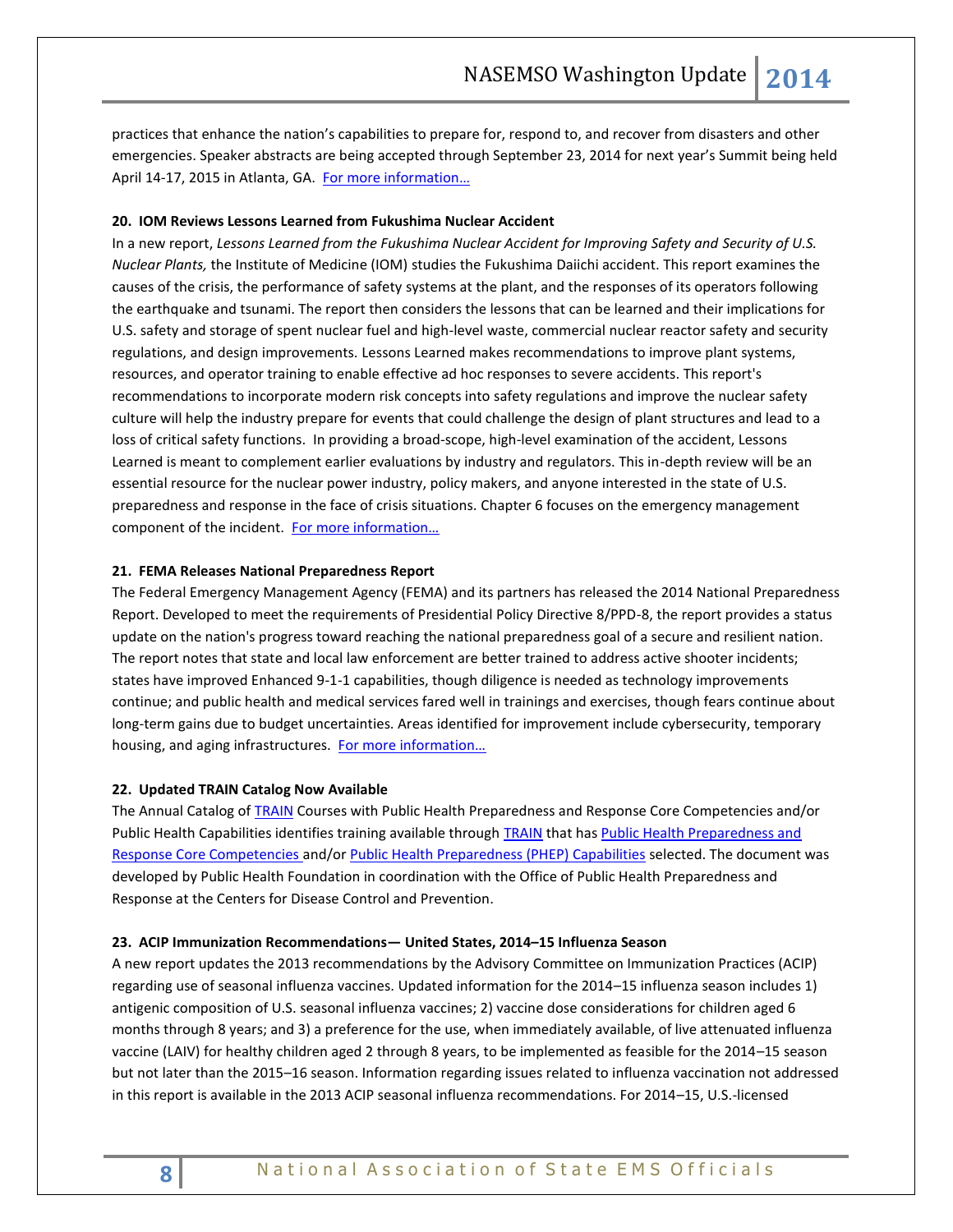influenza vaccines will contain the same vaccine virus strains as those in the 2013–14 vaccine. Trivalent influenza vaccines will contain hemagglutinin (HA) derived from an A/California/7/2009 (H1N1)-like virus, an A/Texas/50/2012 (H3N2)-like virus, and a B/Massachusetts/2/2012-like (Yamagata lineage) virus. Quadrivalent influenza vaccines will contain these antigens, and also a B/Brisbane/60/2008-like (Victoria lineage) virus (9). For [more information…](http://www.cdc.gov/mmwr/preview/mmwrhtml/mm6332a3.htm?s_cid=mm6332a3_e)

#### **24. President Revises List of Quarantinable Diseases**

President Obama has issued an executive order *"Revised List of Quarantinable Communicable Diseases"* that amends executive order 13295, passed by George W. Bush in April 2003, which allows for the, "apprehension, detention, or conditional release of individuals to prevent the introduction, transmission, or spread of suspected communicable diseases." The amendment allows for the detention of Americans who display "Severe acute respiratory syndromes, which are diseases that are associated with fever and signs and symptoms of pneumonia or other respiratory illness, are capable of being transmitted from person to person, and that either are causing, or have the potential to cause, a pandemic, or, upon infection, are highly likely to cause mortality or serious morbidity if not properly controlled." Although Ebola was listed on the original executive order signed by Bush, Obama's amendment ensures that Americans who merely show signs of respiratory illness, with the exception of influenza, can be detained by medical authorities. [For more information…](http://www.whitehouse.gov/the-press-office/2014/07/31/executive-order-revised-list-quarantinable-communicable-diseases)

#### **25. Healthcare Resources for Suspected Cases of Ebola Virus Disease**

The U.S. Department of Health and Human Services' Centers for Disease Control and Prevention (CDC) and Office of the Assistant Secretary for Preparedness and Response (ASPR) aim to increase understanding and encourage preparedness of emergency medical services agencies concerning the Ebola Virus Disease (EVD). [Download the](http://www.nasemso.org/documents/Ebola-Outreach-Letter-EMS.pdf)  [HHS document that provides links to resources on this topic.](http://www.nasemso.org/documents/Ebola-Outreach-Letter-EMS.pdf)

In related news, the Centers for Disease Control and Prevention (CDC) has posted a case definition for Ebola Virus Disease a[t http://www.cdc.gov/vhf/ebola/hcp/case-definition.html.](http://www.cdc.gov/vhf/ebola/hcp/case-definition.html) 

#### **26. NLM Highlights Ebola Resources**

A new web page, [Ebola Outbreak 2014: Information Resources,](http://disasterinfo.nlm.nih.gov/dimrc/ebola_2014.html) is now available from the U.S. National Library of Medicine (NLM) Disaster Information Management Research Center. The resources on this page may be of value to international and local organizations and individuals providing Ebola outbreak-related services in West Africa, as well as friends and family of people in the affected region. For a description of the Emergency Access Initiative (and other resources from publishers) see [Free Resources from Publishers for Medical Responders](http://disasterinfo.nlm.nih.gov/dimrc/ebola_2014.html#a3) on the new Ebola Outbreak page. Additional information is available via [NLM Launches Emergency Access Initiative, Granting](http://www.nlm.nih.gov/news/ebola_emergency_access.html)  [Free Access to Books and Journals for Healthcare Professionals Fighting Ebola Outbreak.](http://www.nlm.nih.gov/news/ebola_emergency_access.html)

#### **27. Assessment of Radiological Incidents Response Laws**

The Centers of Disease Control and Prevention (CDC) Public Health Law Program has published *Public Health Preparedness: Examination of Legal Language Authorizing Responses to Radiological Incidents*, an assessment of state and local laws that authorize restriction of movement and decontamination of people during a radiological event. The assessment is a the result of a partnership between the Public Health Law Program, CDC's National Center Environmental Health, Radiation Studies Branch, and the National Association of County and City Health Officials. For m[ore information…](http://www.cdc.gov/phlp/docs/php-radioactive.pdf)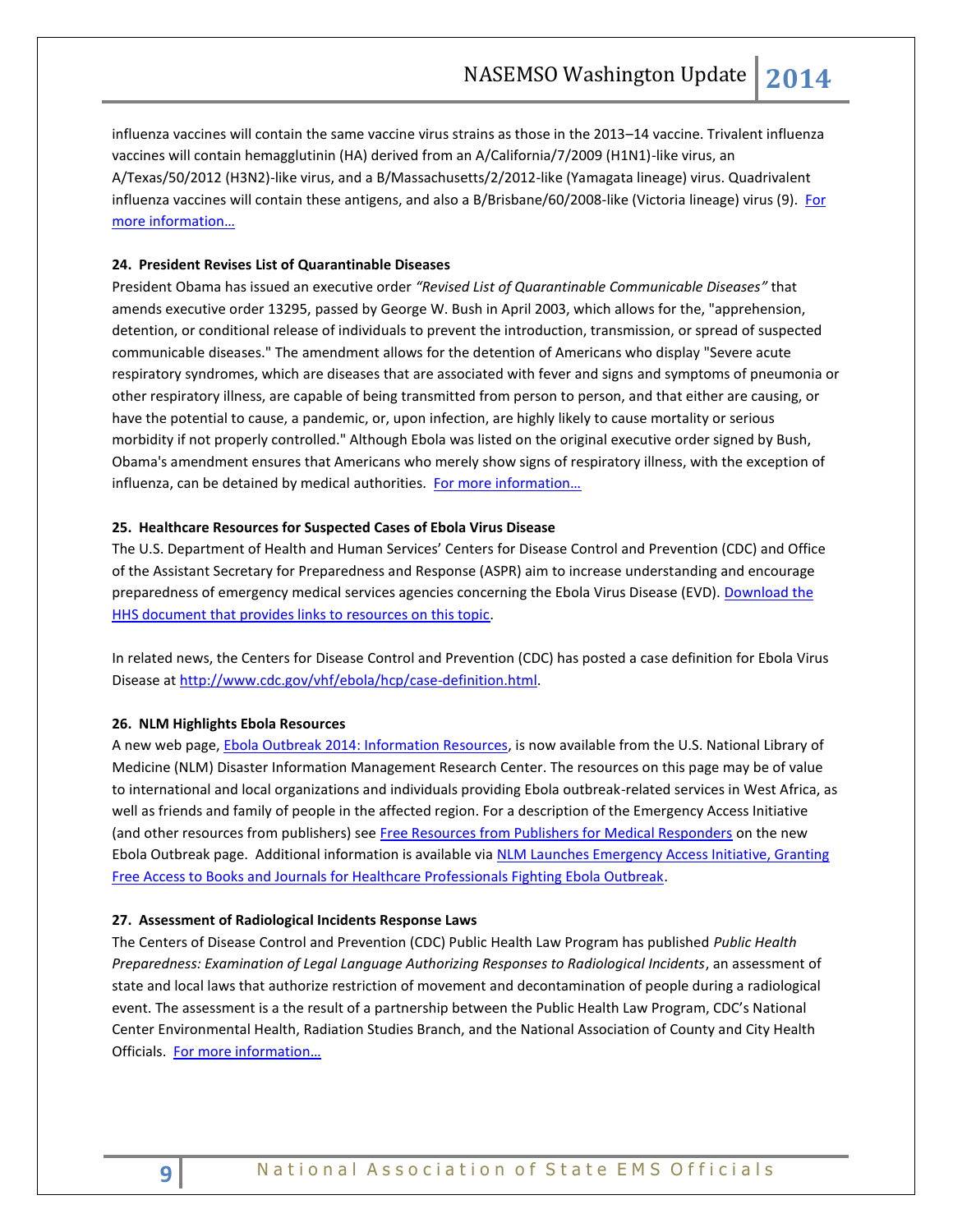#### **28. FEMA Releases Final Tribal Consultation Policy**

Administrator Craig Fugate announced the FEMA Tribal Consultation Policy beginning the next phase of engagement and collaboration with American Indian and Alaskan Native tribes. FEMA remains committed to enhancing its government-to-government relationship with federally recognized Indian tribes. In the spirit of this commitment, FEMA developed this policy to implement Executive Order 13175, Consultation and Coordination with Indian Tribal Governments. The new policy establishes a process for regular and meaningful consultation and collaboration with tribal officials on FEMA actions that have tribal implications. For more information...

#### **29. RAND Corporation Offers Online Resiliency Training**

Thanks to the Trust for America's Health for the timely reminder: in case you missed it, the RAND Corporation has made available a free online training tool[, Building Resilient Communities.](http://r20.rs6.net/tn.jsp?f=001SCY-bwaDX6G5x2pA91Zp21NFgr6zRs8gHnsbq5Ne_BzgtAAcb-8duopisCnD5_y_hVK6_kBxNxi8av5438IA35xpO1Y5wKSUsw41s-6GKHyTH9PT-CBaa1JoylBiwghg59J9J_w1l7le5eSkXiOaEEGMBF6o2akeGP5oVHC9kHUEAdUa1qYf-m_ToAd3XI9g21lsk72CHpI=&c=NJ756DDFNOHVpzu5oesR5s4I6pKcuwdBKOwhmBJ0W2tLpmAitb5Cjw==&ch=tM92dEs0oNCGIx1iW5bwTx_2PZBDyQ_-yGGG0Coz_x38NuzNHlsPsw==) "This training is intended for a diverse range of organizations, including businesses; faith-based organizations; hospitals, health clinics, and other health agencies; mental health providers; schools and universities; civic and volunteer groups; first responders; local government agencies; public health departments; and nonprofit agencies. When you complete the training, you will have action plans that will help you build resilience in your organization or across your community, bolstering your capacity to respond to and recover from disaster."

#### **30. NEMSAC Offers Revisions to EMS Education Agenda**

The National EMS Advisory Council (NEMSAC) recently requested community input to the suggested revisions for the EMS Education Agenda for the Future[. View the draft here.](http://ems.gov/nemsac/DraftRevisionsEducationAgenda-PublicComment-Aug2014.pdf) A second opportunity for input will take place later this Fall, and the formal recommendation vote will take place at the Dec. 3-4, 2014 NEMSAC meeting.

#### **31. Twitter Chat: Emergency Preparedness for Little Ones**

Everyone needs an emergency plan. But if you are the parent or caregiver of a little one, then your plan needs a few extra steps. Join the US Department for Health and Human Services for a twitter chat on **September 17 from 1:00-2:00 PM EDT** and learn about ways that you can help keep kids from birth to 5 years old healthy before, during and after an emergency. We plan to discuss a wide range of topics, including:

- ways that parents and caregivers can prepare for the needs of young children before, during and after disaster strikes;
- recognizing the ways that your child's changing needs impact your family's preparedness plan
- planning with all of the people who take care of your little one, like daycare providers, babysitters, grandparents and other caregivers;
- recognizing stress and addressing children's mental health needs;
- considerations for children with special needs; and more.

The chat will be hosted by [@PHEgov](https://twitter.com/PHEgov) and will include experts from the U.S. Department of Health and Human Services. Follow the chat by using **#Prep4Kids** in all of your tweets.

#### **32. CE Video Addresses Children Exposed to Trauma and Interventions for Maltreatment**

According to a new continuing education video by AHRQ, an urgent need currently exists to augment the evidence base on interventions addressing child maltreatment. Several interventions show promise in improving child wellbeing and child welfare outcomes, including a home-visiting approach with maltreating parents called SafeCare® and a foster-parent training program called Keeping Foster Parents Trained and Supported (KEEP). However, the video, based on the 2013 comparative effectiveness review "Child Exposure to Trauma: Comparative Effectiveness of Interventions Addressing Maltreatment," explores major research gaps and highlights the need for collaborative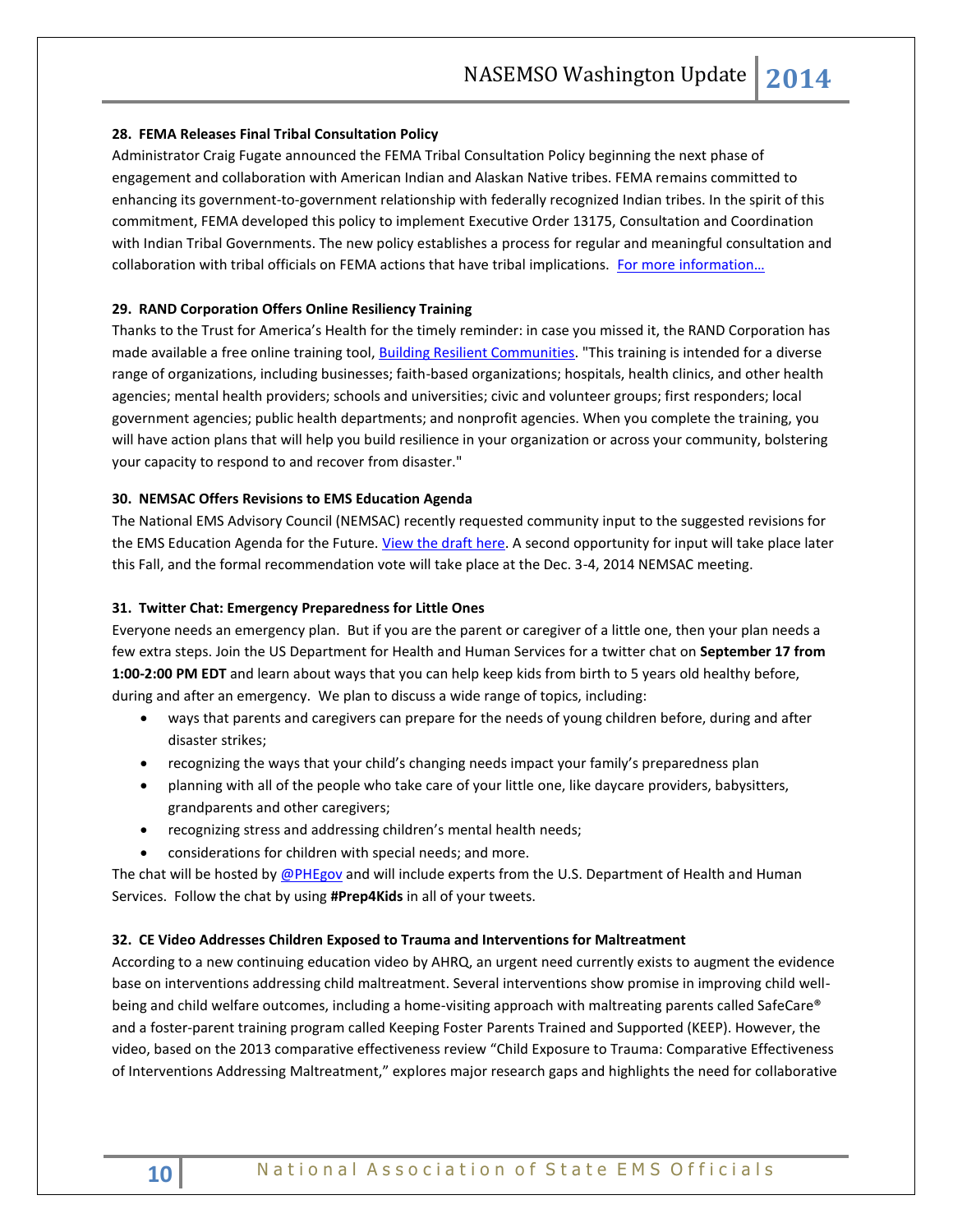clinical trials supported by a multisite research network. The video is available for continuing education credit from AHRQ. [For more information…](http://ahrq.cmeuniversity.com/course/disclaimer/110307)

#### **33. Annual Disaster Preparedness Resource Available from Save the Children**

Save the Children has released its *2014 National Disaster Report Card*. Save the Children is calling on all Americans to sign a pledge to better protect children from disaster. The website above contains helpful infographics, a stateby-state U.S. Preparedness map, a video and disaster preparedness resources for parents. For more information...

#### **34. Management and Prevention of Pediatric Influenza in Healthcare Settings**

Influenza is the most common cause of vaccine-preventable morbidity and mortality in children each year. Before flu season arrives, healthcare organizations should consider approaches to optimize influenza prevention and control. Taking action to immunize children and their close contacts, and early and aggressive use of antiviral therapies can lessen the impact of influenza infection. During this COCA webinar, subject matter experts from CDC and the American Academy of Pediatrics will discuss strategies to improve influenza prevention and control in children, and will describe ways to leverage seasonal influenza planning to improve pandemic preparedness. [emergency.cdc.gov/coca/calls/2014/callinfo\\_091814.asp](http://emergency.cdc.gov/coca/calls/2014/callinfo_091814.asp)

Date: Thursday, September 18, 2014 Time: 2:00 - 3:00 pm (Eastern Time) Dial In Number: 888-831-8976 (U.S. Callers); 212-287-1673 (International Callers) Passcode: 6649486 Webinar:<https://www.mymeetings.com/nc/join.php?i=PW7554782&p=6649486&t=c>

#### **35. IOM Issues Report to Reduce Bullying**

On April 9-10, 2014, the Board on Children, Youth, and Families of the Institute of Medicine (IOM) and the National Research Council (NRC) held a 2-day workshop titled "Building Capacity to Reduce Bullying and Its Impact on Youth Across the Lifecourse." The purpose of this workshop was to bring together representatives of key sectors involved in bullying prevention to identify the conceptual models and interventions that have proven effective in decreasing bullying, to examine models that could increase protective factors and mitigate the negative effects of bullying, and to explore the appropriate roles of different groups in preventing bullying. The results of the workshop are now available. For more information...

In related news, KnowBullying, a new mobile app by the Substance Abuse and Mental Health Services Administration (SAMHSA), encourages dialogue with children and helps you start a conversation. The KnowBullying app is available for Android™and iPhone®. It is a free resource for mobile devices provided by SAMHSA, in conjunction with the **[StopBullying.gov](http://links.govdelivery.com/track?type=click&enid=ZWFzPTEmbWFpbGluZ2lkPTIwMTQwODIzLjM1Mjg2MjAxJm1lc3NhZ2VpZD1NREItUFJELUJVTC0yMDE0MDgyMy4zNTI4NjIwMSZkYXRhYmFzZWlkPTEwMDEmc2VyaWFsPTE2OTQxNjA1JmVtYWlsaWQ9cm9iaW5zb25AbmFzZW1zby5vcmcmdXNlcmlkPXJvYmluc29uQG5hc2Vtc28ub3JnJmZsPSZleHRyYT1NdWx0aXZhcmlhdGVJZD0mJiY=&&&101&&&http://www.stopbullying.gov)** Federal partnership.

#### **36. Front-of-Head Hits Blamed for Nearly Half of Young Football Player Concussions**

High school football players are more likely to lose consciousness after concussions if they get hit at the top of the head compared to the sides, back or front, according to a new study. The findings, published online Aug. 11 in Pediatrics, support a growing movement for safer tackling. Football players are more likely to get hit at the top of the head if they tackle with their heads down, according to the study. Researchers reviewed more than 2,500 reports of high school football-related concussions in the United States for the school years 2008-09 and 2012-13. All of the concussions resulted from player-to-player collisions -- almost 60 percent during games, the rest at practices. Of the concussions, 45 percent occurred from injuries to the front of the head. Impacts to the side of the head (22 percent), back of the head (6 percent), and top of the head (6 percent) accounted for the rest where a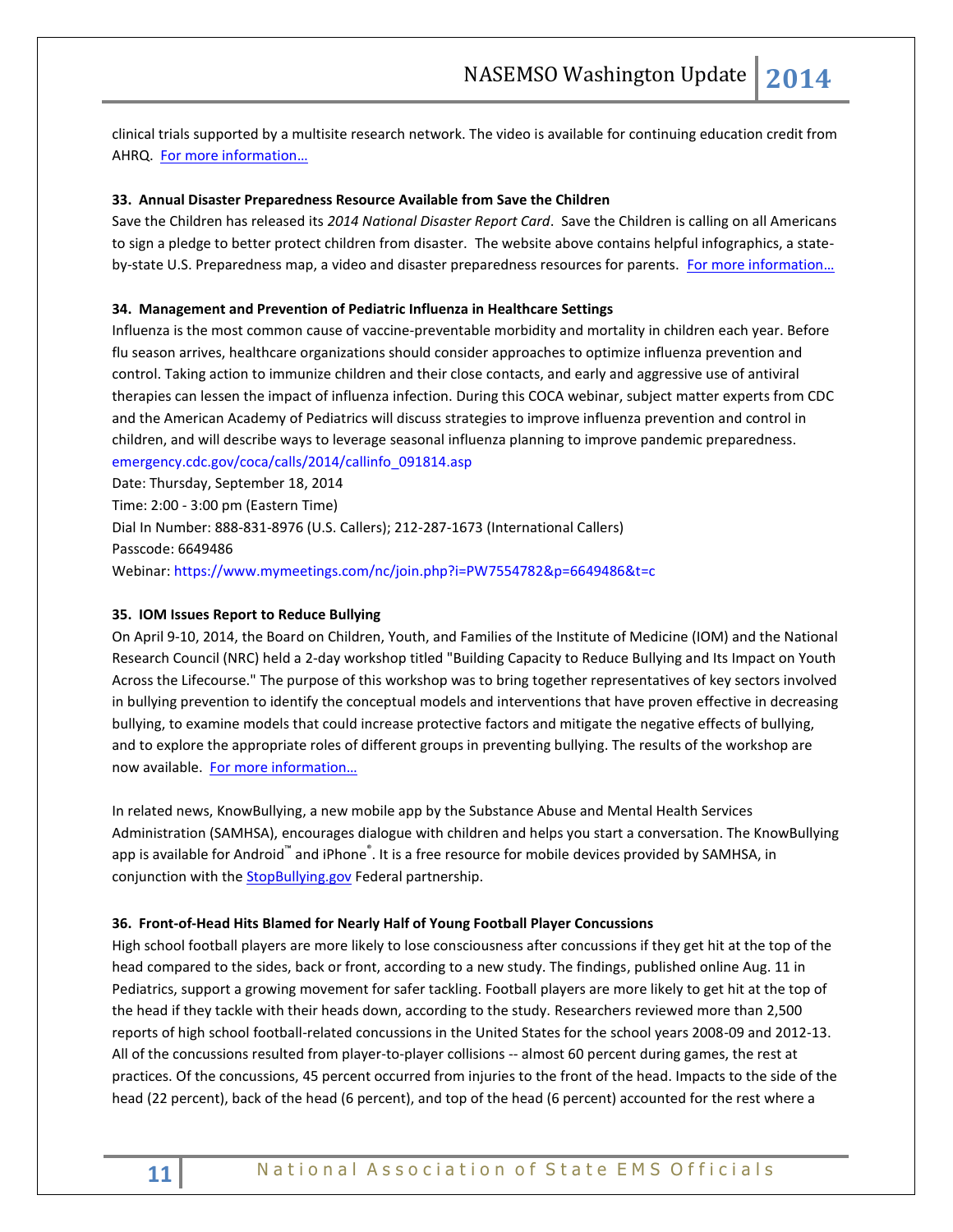cause was reported. The researchers found that the location of the impact didn't affect the symptoms or prognosis for the players, Overall, they were likely to suffer headaches (93 percent), dizziness and unsteadiness (76 percent), difficulty concentrating (61 percent), and confusion and disorientation (52 percent). However, athletes hit at the top of the head were more likely to be knocked unconscious (8 percent) compared to those smacked somewhere else on the head (3.5 percent lost consciousness). For more information...

#### **37. NOSORH Grant Writing Institute Accepting Registrations**

The NOSORH Grant Writing Institute was developed to meet the unique needs of rural grant writers. Don't miss this opportunity to learn how to write better grant proposals, turn rurality to your advantage, acquire additional writing experience, and more. Participants will benefit from learning a range of approaches to grant writing from an array of rural health partners. This series is perfect for beginners seeking to gain the skills to research and draft winning proposals from various agencies. For more information...

#### **38. Rescheduling of Hydrocodone Goes Into Effect**

The Drug Enforcement Agency (DEA) has issued a final rule on hundreds of medicines containing hydrocodone, the highly addictive painkiller that has grown into the most widely prescribed drug in the U.S. The new rules mean that drugs like Vicodin, Lortab and other generic versions will be subject to the same prescribing rules as painkillers like codeine and oxycodone. Patients will be limited to one 90-day supply of medication and will have to see a healthcare professional to get a refill. Additionally, in many states prescribing authority will be limited to physicians, not nurses or physician assistants. The move, announced in a federal posting, comes more than a decade after the Drug Enforcement Administration first recommended reclassifying hydrocodone due to its risks for abuse and addiction. For years, physician groups and the Food and Drug Administration opposed the move, saying it would burden healthcare providers and patients while driving up costs. For more information...

#### **39. SAMSHA Updates Opioid Prevention Toolkit**

The Substance Abuse and Mental Health Services Administration (SAMHSA) has revised its Opioid Prevention Toolkit. The toolkit is intended to equip communities and local governments with materials to develop policies and practices to help prevent opioid-related overdoses and deaths. It also addresses issues for first responders, treatment providers, and those recovering from opioid overdose. [For more information…](http://store.samhsa.gov/product/Opioid-Overdose-Prevention-Toolkit-Updated-2014/All-New-Products/SMA14-4742)

#### **40. New AHRQ Center Supports Increased Use of Evidence To Improve Care**

The Agency for Healthcare Research and Quality (AHRQ) has established the new Center for Evidence and Practice Improvement (CEPI) to support one of its recently announced priority areas: improving health care quality by accelerating implementation of findings from patient-centered outcomes research (PCOR). The new Center realigns the functions of two AHRQ Centers— the Center for Outcomes and Evidence and the Center for Primary Care, Prevention, and Clinical Partnerships. The new Center will unify the Agency's efforts and investments to accelerate practice improvement through the increased use of medical evidence and evidence-based information tools. CEPI will solicit input from external partners and work with the U.S. Department of Health and Human Services (HHS) to ensure that evidence is communicated, understood, and used by health care professionals, as well as patients and families, to improve the health care system for everyone. For more information...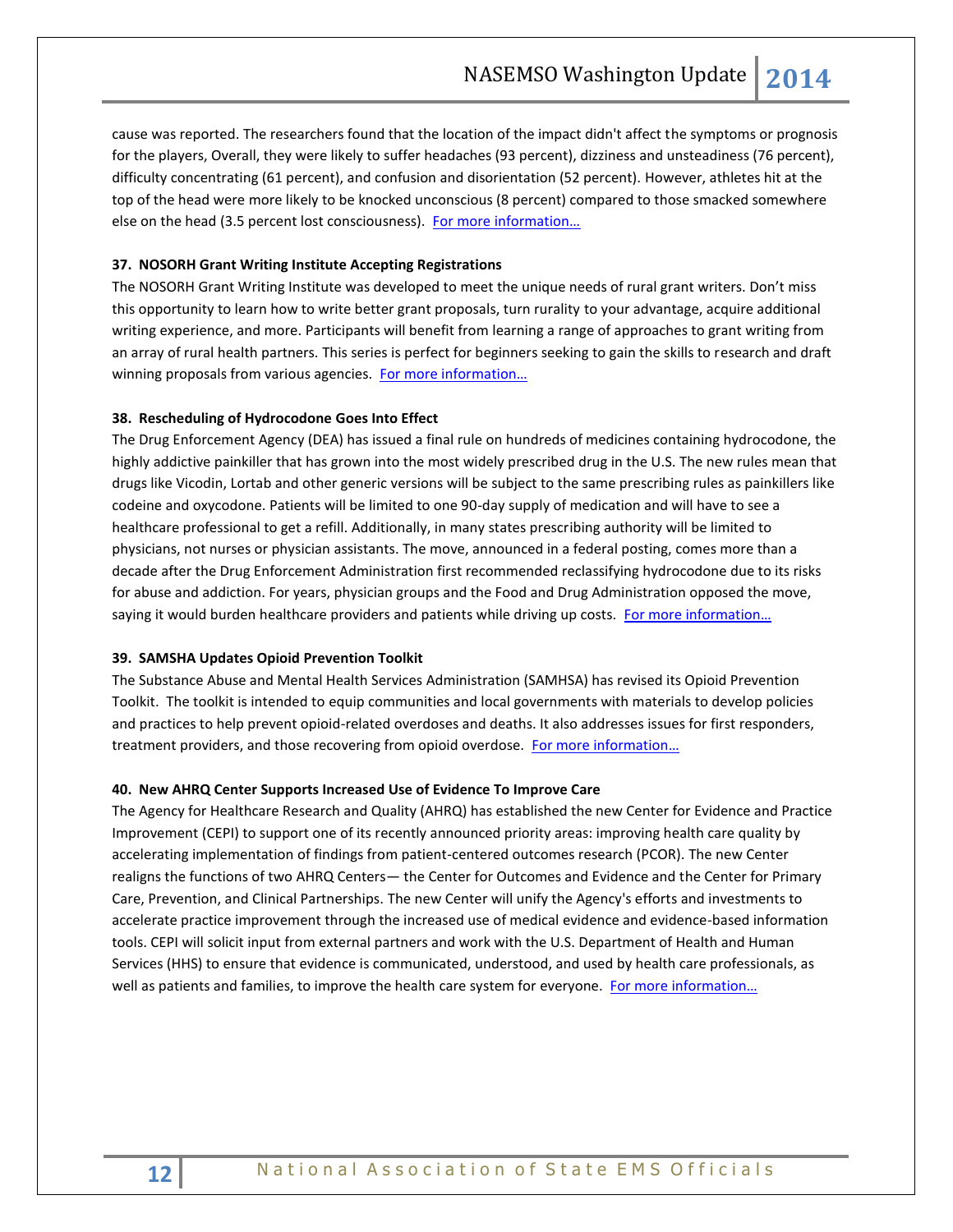

# *Got Drugs? - National Prescription Drug Take-Back Day*

# **September 27, 2014**

# **10AM to 2PM**

The National Prescription Drug Take-Back Day aims to provide a safe, convenient, and responsible means of disposing of prescription drugs, while also educating the general public about the potential for abuse of medications.

# **[Locate a Collection](https://www.deadiversion.usdoj.gov/SEARCH-NTBI/) Site Near You**

# **41. Shift Work Article Cites NIOSH Resources**

A recent article from *The Huffington Post*, titled "8 Ways Working the Night Shift Hurts Your Health,"cites NIOSH data and resources. The article states that those who work shift work are at a higher risk for a host of health problems that daytime workers may not necessarily face to the same degree. For more information...

#### **42. Public Comment Sought on Draft Document for Workplace Tobacco Policies**

NIOSH is seeking public comment on a draft Current Intelligence Bulletin, *Promoting Health and Preventing Disease and Injury through Workplace Tobacco Policies*. The public comment period is closing on September 15. Occupational safety and health practitioners, healthcare professionals, and the general public are encouraged to review the document and provide comments. [https://federalregister.gov/a/2014-19384.](http://links.govdelivery.com/track?type=click&enid=ZWFzPTEmbWFpbGluZ2lkPTIwMTQwODI4LjM1NDQzNzUxJm1lc3NhZ2VpZD1NREItUFJELUJVTC0yMDE0MDgyOC4zNTQ0Mzc1MSZkYXRhYmFzZWlkPTEwMDEmc2VyaWFsPTE2ODkwNjg0JmVtYWlsaWQ9cm9iaW5zb25AbmFzZW1zby5vcmcmdXNlcmlkPXJvYmluc29uQG5hc2Vtc28ub3JnJmZsPSZleHRyYT1NdWx0aXZhcmlhdGVJZD0mJiY=&&&111&&&https://federalregister.gov/a/2014-19384)

#### **43. NAEMSP Committee Distributes Initial Draft of Prehospital EBG Strategy Project**

The steering committee of the NAEMSP Prehospital Evidence-Based Guidelines (EBG) Strategy project is pleased to distribute the initial draft of the [Prehospital EBG Strategy.](http://www.naemsp.org/Documents/EBG/Prehospital-EBG-Strategy_Draft.pdf) The committee requests comments and suggestions by October 20. This project began in August of 2013 through funding from the National Highway Traffic Safety Administration and the EMS for Children Program at the Health Resources and Services Administration. The project's goal is to develop a comprehensive and sustainable national strategy to promote the development, implementation and evaluation of prehospital evidence-based guidelines. The steering committee engaged a diverse group of EMS stakeholders representing medical organizations, EMS organizations, research institutions, and Federal partners to obtain input for the strategy. Through an in-person meeting and several conference calls, action items of the strategy were developed focusing on research, education, development, implementation, evaluation and funding of EBGs. An overarching recommendation made with stakeholder input was the creation of a Prehospital Guidelines Consortium that would involve representatives from stakeholder organizations and provide synergism of efforts and coordination of the other action items identified in the strategy.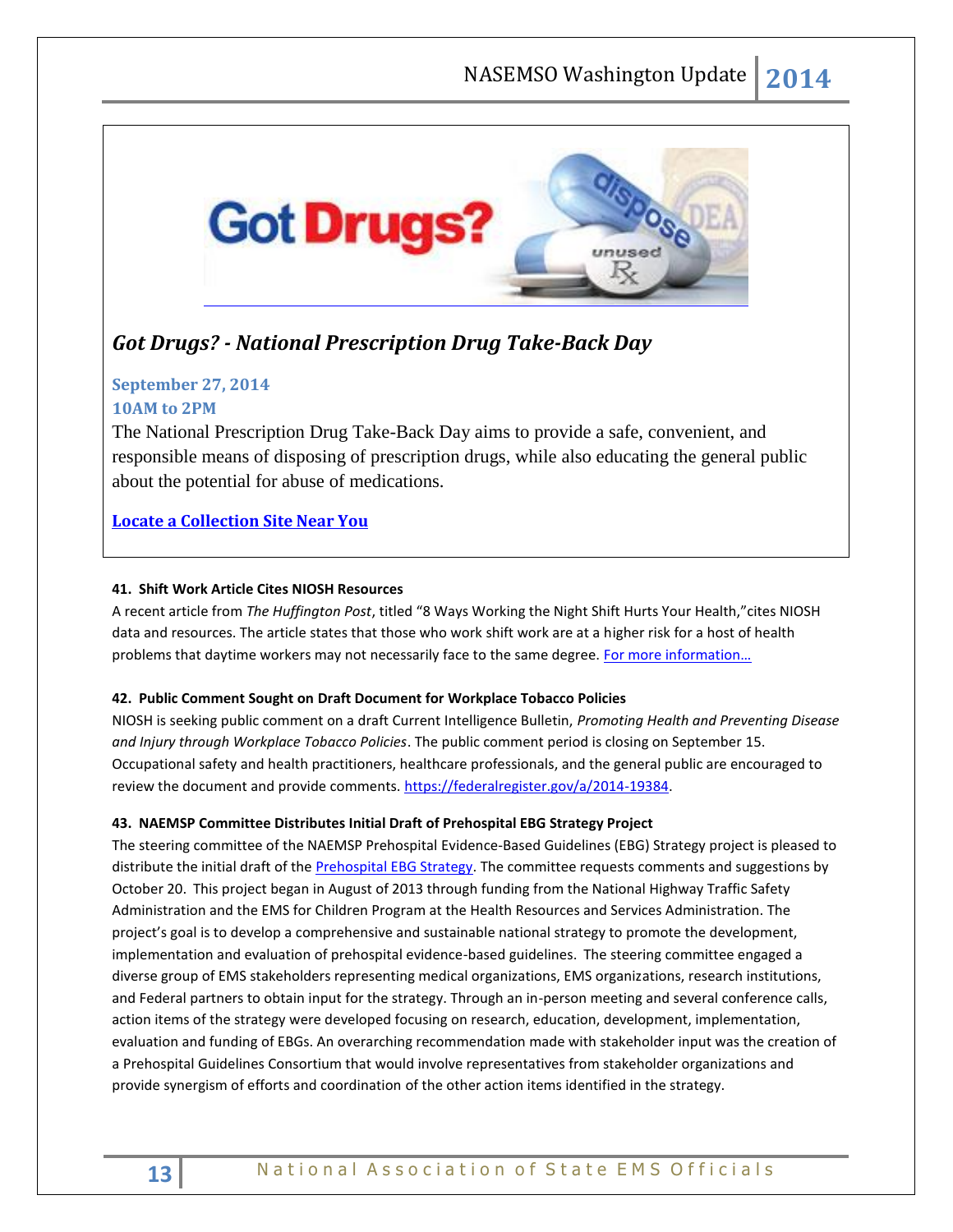NAEMSP asks that representatives of stakeholder organizations review this strategy and provide input prior to finalizing the document. Specifically, comments are requested on:

1. Whether you support creation of the Prehospital Guidelines Consortium as detailed.

- 2. Your organization's role (if identified) as outlined in the individual action items of the Strategy.
- 3. Additional input on individual action items and methods to promote prehospital EBGs.

Please review the Draft Prehospital EBG Strategy and submit comments to [martingillc2@upmc.edu](mailto:martingillc2@upmc.edu) no later than October 20, 2014.

#### **44. Johns Hopkins Pilots Study on EMS Treatment of Substance Abusers**

Earlier this year, the Baltimore City Fire Department, in conjunction with the Johns Hopkins Bloomberg School of Public Health and the Behavioral Health System Baltimore, launched a pilot study called Ladder (Linkage to Addiction Recovery through Emergency Response) to train BCFD paramedics to better engage with the thousands of people with substance use disorders—many of them homeless or disenfranchised—whom they encounter, and link them to appropriate community resources to aid their path to recovery. The program, set to begin this fall, will involve paramedics from the Johns Hopkins Hospital catchment area and beyond. The cohort will undergo a training session at the Baltimore City Public Safety Training Facility near Pimlico Race Course to complement their existing knowledge of substance abuse issues. Paramedic participants will learn about recovery success stories, evidence to counter the negative perception of substance abuse, principles of addiction science, and how to better communicate and engage with a person caught in the grips of addiction. The program is an academic-interagency collaboration, developed in cooperation with the city's Fire and Health departments, Behavioral Health Services Baltimore, HealthCare Access Maryland, and Johns Hopkins research experts. For more information...

#### **45. Joint Commission Alerts Organizations to Tubing Misconnection Risks**

The Joint Commission issued a new Sentinel Event Alert today that addresses the risks of accidental medical tubing misconnections that can cause severe patient injury or death. Examples of potentially fatal misconnections include a feeding administration tube mistakenly connected to a tracheostomy tube, or an intravenous tube connected to an epidural site. According to the alert titled "Managing Risk During Transition to New ISO Tubing Connector Standards," the risk for tubing misconnection is high, considering that almost all patients admitted to the hospital are likely to receive an IV. This risk isn't confined to hospitals—it also is seen in other types of health care settings, including long term care and in patients' own homes. Accidental tubing misconnections occur because medical tubes with different functions can easily be connected with luer-style connectors that are used to make leak-free connections between medical tubing. For more information...

#### **46. State Supreme Court Rules ED Boarding of Psychiatric Patients Unconstitutional**

The Washington State Supreme Court recently ruled that "psychiatric boarding", whereby psychiatric patients are admitted to a hospital, but stay for prolonged periods in an emergency department–sometimes for hours or days, until psychiatric beds are available–violates the state's Involuntary Treatment Act, and is therefore unconstitutional. While the practice may once have been considered inhumane or cruel, it is now illegal. This new ruling stems from a 2013 case involving ten psychiatric patients who were treated in acute care facilities or emergency departments. The facilities, however, were not certified to deliver individualized psychiatric care. As a result of a lawsuit by the ten patients challenging their lack of appropriate care, the judge declared the practice of boarding illegal. [For more information…](http://www.forbes.com/sites/robertglatter/2014/08/16/boarding-of-psychiatric-patients-in-emergency-departments-unconstitutional-in-washington-state/) (Ed. Note: While the ban on ED boarding was scheduled to go into effect on August 27<sup>th</sup>, the Washington Supreme Court on Friday unanimously agreed to give the state more time to find beds in psychiatric hospitals for mentally ill patients who have been involuntarily committed.)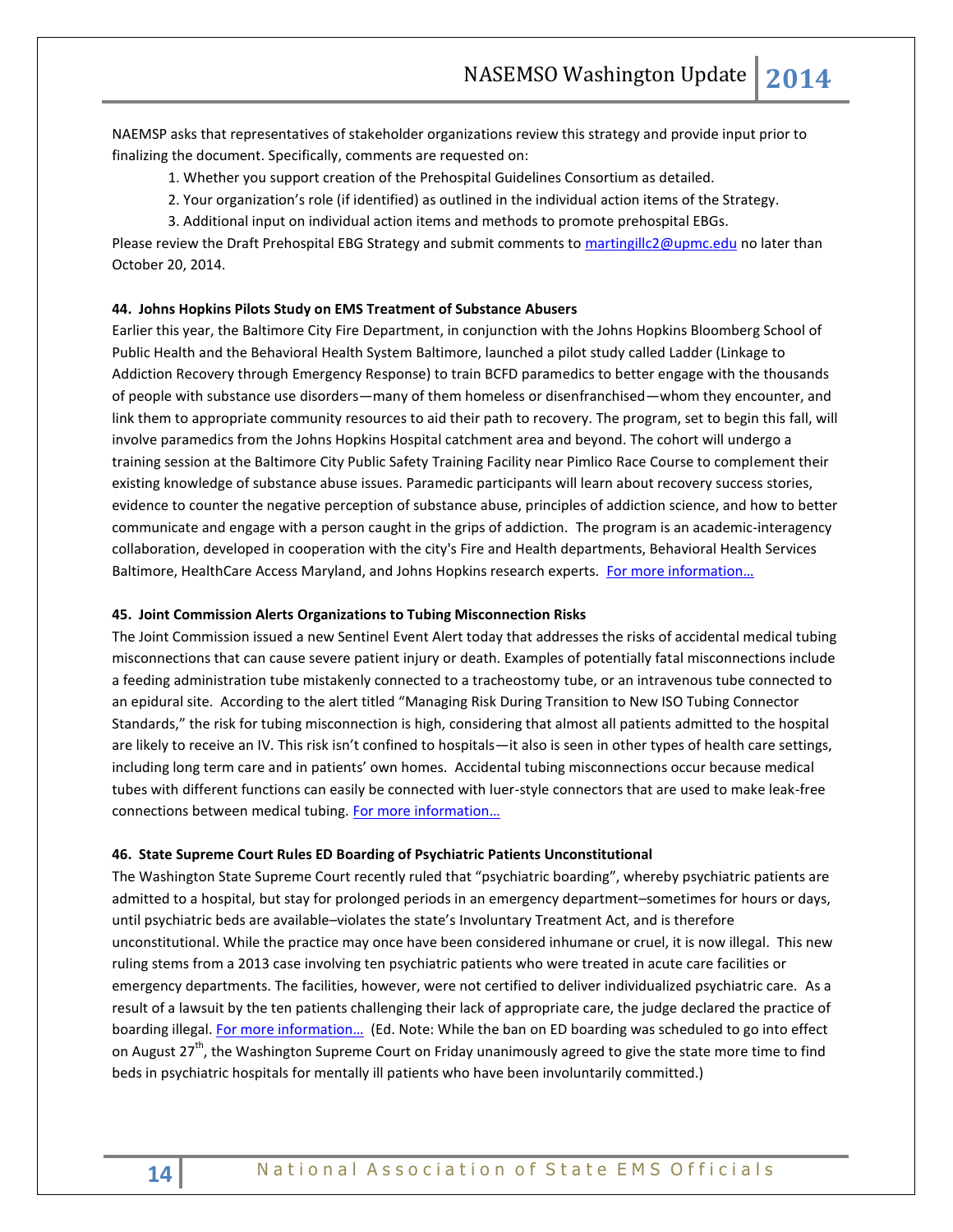#### **47. Medical Helicopter Crews and Others Concerned About Drones**

The air medical service community is increasingly expressing concern regarding the use of unmanned aircraft, commonly called drones, over accident scenes. An Ohio man was charged recently after flying his drone to capture video of an accident. Police say the aircraft kept a medical helicopter from landing as quickly as possible. According to the Association of Air Medical Services (AAMS), Federal Aviation Administration (FAA) rules on the usage of drones are not expected until at least 2015, and the FAA predicts there will be roughly 7,500 active Unmanned Aircraft Systems (UAS) in the United States within five years of new regulations being released. At least three drones have flown within or near restricted airspace intended for wildfire fighting aircraft so far this year, the National Interagency Fire Center in Boise recently announced. That's up from one incident last year. Wildfires typically have temporary flight restrictions that extend up and out from the fire so helicopters and retardant aircraft can do drops without worrying about other aircraft. The restrictions include small drones. Those seeking to fly drones near wildfires might be able to do so legally, but they would first need permission from wildfire managers. The center said individuals using drones that interfere with firefighting efforts could face civil penalties and criminal prosecution. The Federal Aviation Administration allows hobbyists to use model aircraft or small drones as long as they keep them away from airports, fly them under 400 feet and keep the aircraft within sight of the remote-controlling operator at all times. (Compiled from multiple sources.)

#### **48. Experimental Drug Shows Promise in Treating Heart Failure**

LCZ696, an experimental compound that inhibits both angiotensin and neprilysin, "may well represent a new threshold" in treating heart failure, according to an editorialist in the *New England Journal of Medicine*. Neprilysin is an endopeptidase that degrades certain endogenous vasoactive peptides; its inhibition increases levels of these peptides, offsetting the neurohormonal overactivation seen in heart failure. On 30 August 2014, the PARADIGM-HF Investigators and Committees reported that LCZ696 significantly reduced the risks of death and hospitalization for heart failure by about 20%, compared to enalapril, in a Phase III trial. The trial involved 8,442 patients with moderate to severe heart failure and an ejection fraction of 40% or less. The endpoints were rates of death from any cause, death from cardiovascular causes, and hospitalization for heart failure. Over a mean follow-up period of 27 months, the absolute difference between the two drugs was about 3% -- 17% of patients on LCZ696 died of any cause compared to 19.8% on enalapril (hazard ratio 0.80); 12.8% of those on LCZ696 experienced first-time hospitalization for heart failure compared to 15.6% in the enalapril group. The trial was stopped early because of an "overwhelming benefit" with LCZ696. John J.V. McMurray, Milton Packer, Akshay S. Desai, et al. for the PARADIGM-HF Investigators and Committees (August 30, 2014). "Angiotensin–[Neprilysin Inhibition versus Enalapril](http://www.nejm.org/doi/full/10.1056/NEJMoa1409077)  [in Heart Failure".](http://www.nejm.org/doi/full/10.1056/NEJMoa1409077) *N Eng J Med* **371**[. doi:](http://en.wikipedia.org/wiki/Digital_object_identifier)[10.1056/NEJMoa1409077.](http://dx.doi.org/10.1056%2FNEJMoa1409077)

#### **49. Study Shows Increased Benefit of Early Antimicrobial in Peds Sepsis**

Critical care transport teams may find a new article in the journal Critical Care Medicine useful as it demonstrates the need for early antimicrobial administration to minimize mortality and organ dysfunction in pediatric sepsis. *Weiss SL et al.* Delayed Antimicrobial Therapy Increases Mortality and Organ Dysfunction Duration in Pediatric Sepsis. *Crit Care Med 2014 Aug 21.* [View the abstract…](http://journals.lww.com/ccmjournal/pages/articleviewer.aspx?year=9000&issue=00000&article=97451&type=abstract)

#### **50. FDA Approves New Drug for the Treatment of DVT and PE**

According to the manufacturers web site, the Food and Drug Administration (FDA) has approved *Eliquis* (apixaban) for the treatment of DVT and PE, and for the reduction in the risk of recurrent DVT and PE following initial therapy. Combined, DVT and PE are known as VTE. The FDA approval of *Eliquis* for the treatment of DVT and PE, and for the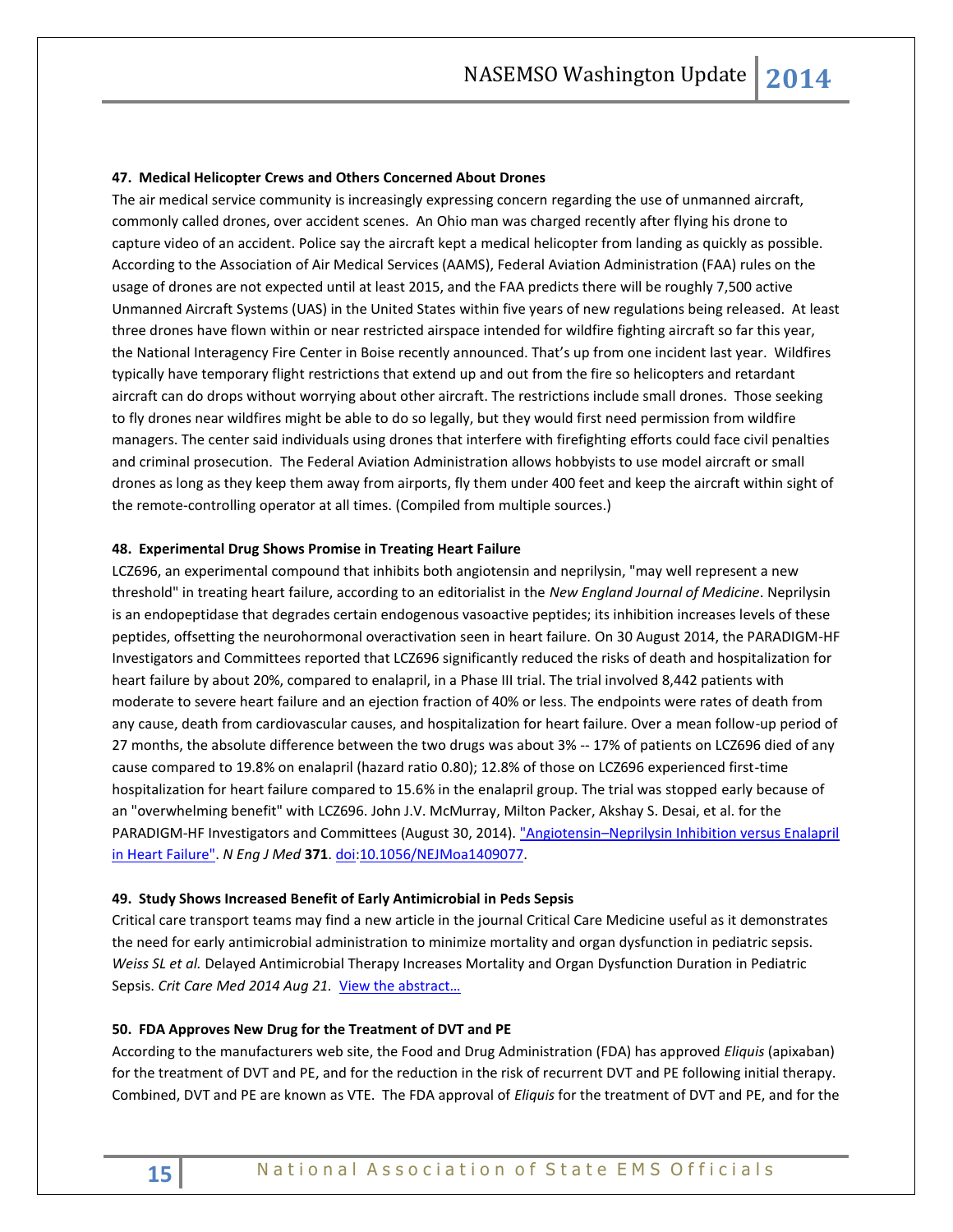reduction in the risk of recurrent DVT and PE following initial therapy, is based on data from the global AMPLIFY and AMPLIFY-EXT studies. [For more information…](http://news.bms.com/press-release/us-fda-approves-eliquis-apixaban-treatment-deep-vein-thrombosis-dvt-and-pulmonary-embo)



**\*\*\*STATEWIDE EMS CONFERENCES\*\*\***

**\*\*\*National Conferences and Special Meetings\*\*\***

#### **UPCOMING EVENTS**

**PLEASE NOTE: CALENDAR ITEMS ARE ALWAYS WELCOME!!! Send t[o robinson@nasemso.org](mailto:robinson@nasemso.org)**

# **\*\*\*STATEWIDE EMS CONFERENCES\*\*\***

Pennsylvania 37th Annual Statewide EMS Conference, September 17-19, 2014. Blair County Convention Center, Altoona, PA. For more information...

35<sup>th</sup> Annual Virginia EMS Symposium, November 5-9, 2014, Norfolk Waterside Marriott, Norfolk, Va. For more information, visit [http://www.vdh.virginia.gov/OEMS/symposium/index.htm.](http://www.vdh.virginia.gov/OEMS/symposium/index.htm)

#### **\*\*\*National Conferences and Special Meetings\*\*\***

**NAEMSE Instructor Course Level 1**

September 16-18, 2014 Reno, NV

**NAEMSE Instructor Course Level 2**

September 16-17, 2014 Reno, NV

**[For more information…](http://www.naemse.org/instructor-course/)**

ITS America World Congress. September 7-11, 2014. Detroit Marriott at the Renaissance Center. Detroit, MI. For [more information…](http://itsworldcongress.org/)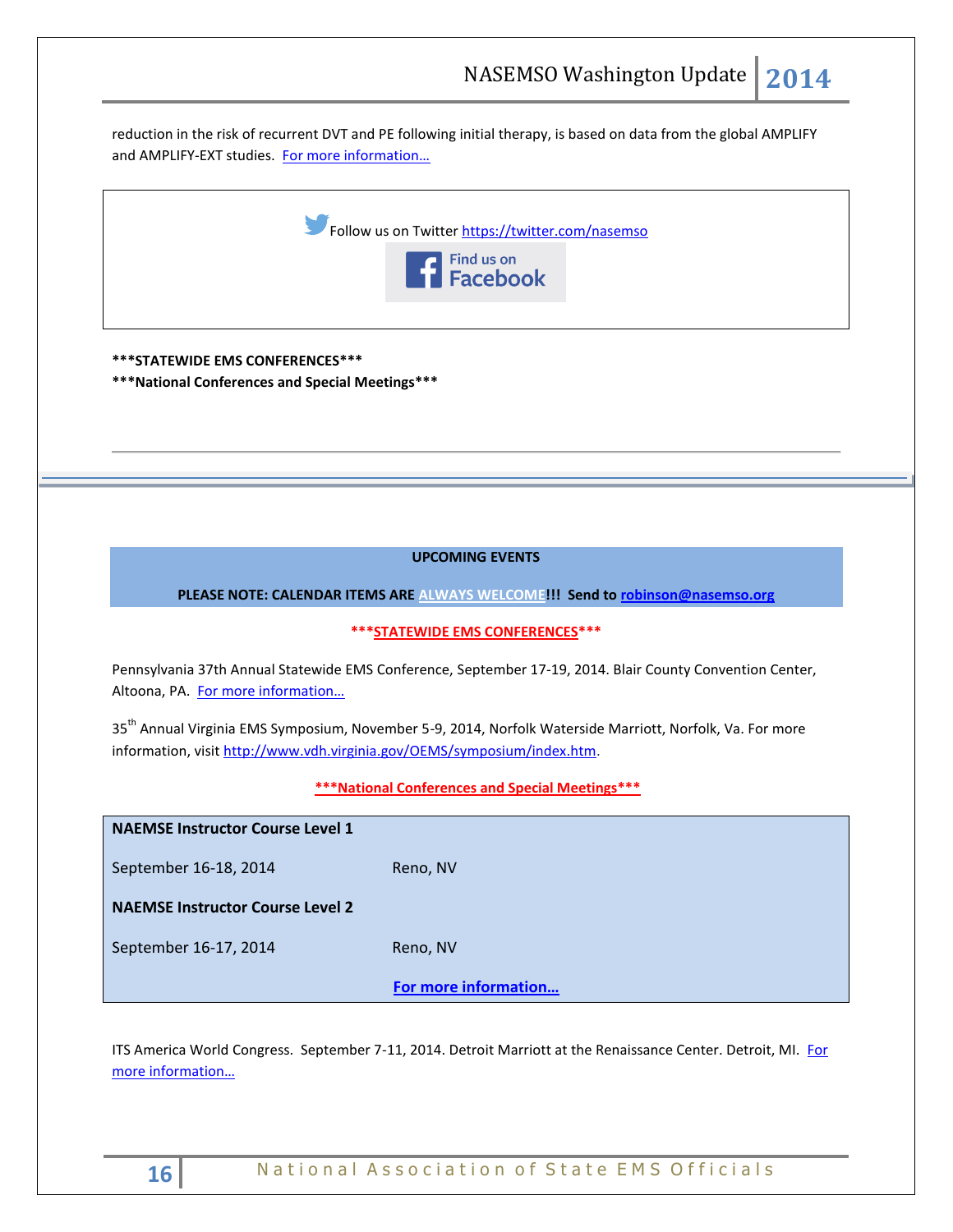Public Meeting of the National EMS Advisory Council. September 9-10, 2014

NAEMSE Symposium. September 16-21, 2014. Peppermill Resort Hotel. Reno, NV. For more information...

Air Medical Transport Conference. September 22-24, 2014. Nashville, TN. For more information...

Hale Borealis Forum: Alaskan Partnerships Securing and Providing Health and Medical Care Before, During and After a Disaster. Hosted by State of Alaska Department of Health and Social Services. September 27-30, 2014 in Anchorage, AK. For more information...

NASEMSO Annual Meeting. October 6-10, 2014. Westin Cleveland and Cleveland Public Auditorium, Cleveland, OH. [For more information…](http://www.nasemso.org/Meetings/Annual/AnnualMeeting2014.asp)

ENA Annual Meeting. October 7-11, 2014. Indiana Convention Center. Indianapolis, IN. For more information...

ACEP Annual Meeting. October 27-October 30, 2014. Chicago, IL. For more information...

EMS Expo. November 9-13, 2014. Nashville, TN. For more information...

[IAEM 62nd Annual Conference & EMEX 2014.](http://r20.rs6.net/tn.jsp?f=0017a16rEY-faAxKJOwcxlWN0Jpa__xXnyjMO4Pf_T7mIwFs3lUIQXD7ZGWHyXQVyvNTnwLThlXfS1UPKQRzF6qWPZ7VHEHLqgSDtV-qSJdKZG24eCnEWw9xpLPyJ0EY7SJl9-NsTtkMl0762iVcLqRH2ZTCfwAsnrdANYguu58E3lE3pgrzD-3l1J9cDg5Xw1DRhBnLuuT01QHd13Ru9uCItLOBJyXA6Vh&c=II48-dM8ZHlh_LnaSX47VE6-1dgVbuOCMhyJx5Oi3Cl7QiDNfwC0vg==&ch=r2qhFC4qt5dHUhtMfeDD8_KDaTnahtsAYkNTsQ0wL_ozbainQdNpJQ==) **November 14-19**, 2014 in San Antonio, Texas.

APHA Annual Meeting. November 15-19, 2014. New Orleans, LA. REGISTRATION IS NOW OPEN[! For more](http://www.apha.org/meetings/registration)  [information…](http://www.apha.org/meetings/registration)

Public Meeting of the National EMS Advisory Council. December 3-4, 2014

See more EMS Events on NASEMSO's web site at <http://www.nasemso.org/Resources/Calendar/index.asp>

#### **NASEMSO Staff Contacts**

Elizabeth Armstrong, CAE, MAM / Executive VP (703) 538-1799 ext. 8 - [armstrong@nasemso.org](mailto:armstrong@nasemso.org)

Dia Gainor/Executive Director (703) 538-1799 ext. 7 Email: [Dia@nasemso.org](mailto:Dia@nasemso.org)

Sharon Kelly / Executive Assistant (703) 538-1799 ext. 2 - [kelly@nasemso.org](mailto:kelly@nasemso.org)

Kathy Robinson / Program Manager (703) 538-1799 ext. 1894 – [robinson@nasemso.org](mailto:robinson@nasemso.org)

Kevin McGinnis/Program Manager

(571) 749-7217 – Email: [mcginnis@nasemso.org](mailto:mcginnis@nasemso.org)

Leslee Stein-Spencer/Program Manager Email: [Stein-Spencer@nasemso.org](mailto:Stein-Spencer@nasemso.org)

Mary Hedges/Program Manager Email: [Hedges@nasemso.org](mailto:Hedges@nasemso.org)

Rachael Alter/Program Manager Email: [Alter@nasemso.org](mailto:Alter@nasemso.org) 

Dan Manz/Program Manager Email: [Manz@nasemso.org](mailto:Manz@nasemso.org)

Karen Thompson / Web Site Content Manager